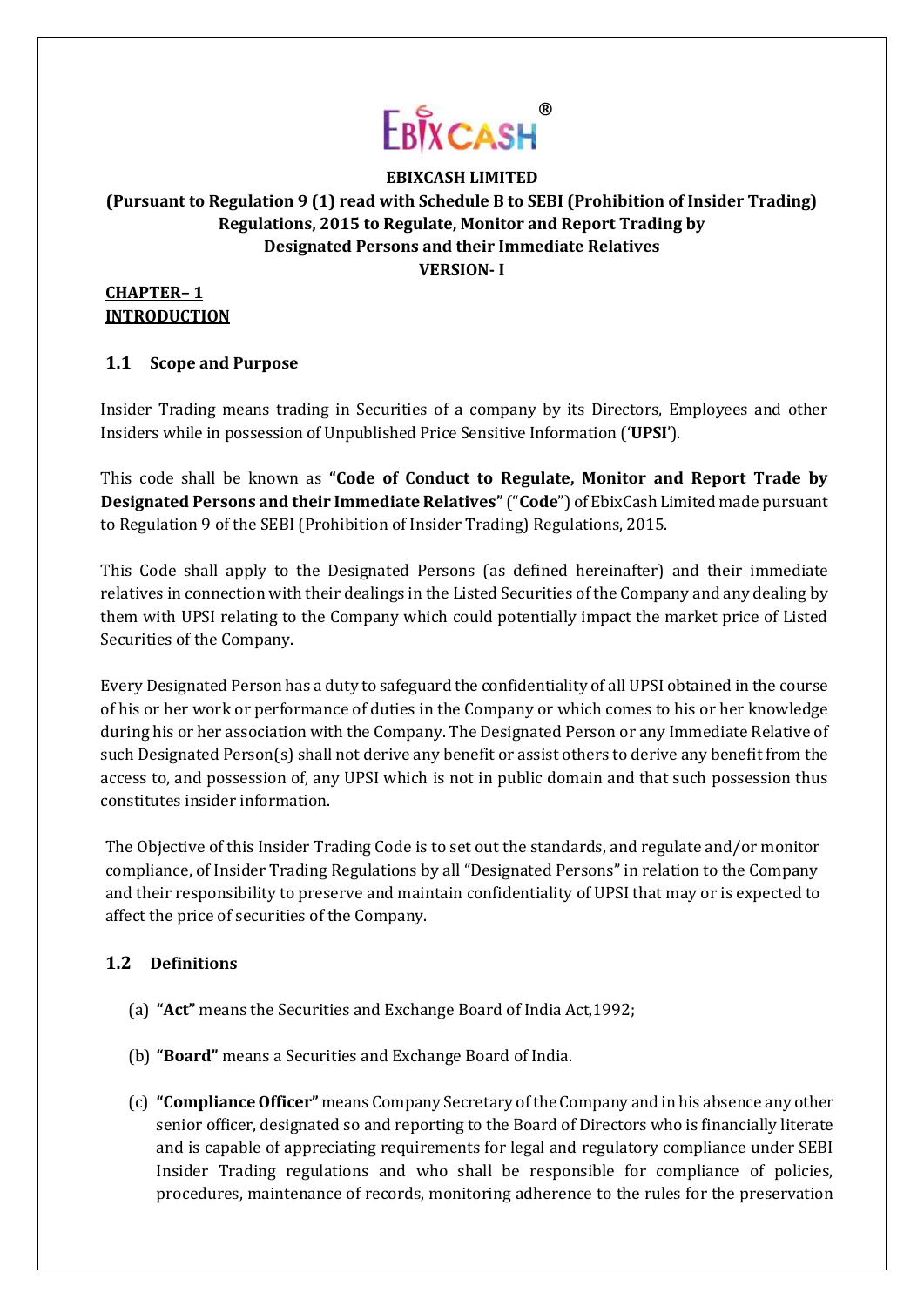of UPSI (Unpublished Price Sensitive Information), monitoring of trades and the implementation of the Insider Trading Code of the Company under the overall supervision of the Board of Directors of the Company.

- (d) **"Dealing in Securities or Trading"** means and includes subscribing, buying, selling, dealing, or agreeing to subscribe, buy, sell, deal in any Securities, and "trade" shall be construed accordingly.
- (e) **"Director(s)"**means a Director appointed on the Board of the Company.
- (f) "**Designated Persons**" shall include:
	- 1. Directors of the Company;
	- 2. Promoters of the Company;
	- 3. Every employee in the finance, accounts, secretarial and legal department as may be determined and informed by the Compliance Officer;
	- 4. Employees up to two levels below Chief Executive Officer/Managing Director of the Company and its Material Subsidiaries, if any, irrespective of their functional role in the Company or the Material Subsidiary, as the case may be or their ability to have access to UPSI;
	- 5. Any support staff of the Company who have access to UPSI as may be determined by the Compliance Officer from time to time;
	- 6. Consultants/Legal Advisor of the Company or any other entity which may have access to UPSI.
- (g) "**Immediate Relative(s)"**includes a spouse of a person, and includes parent, sibling, and child of such person or of the spouse, any of whom is either dependent financially on such person, or consults such person in taking decisions relating to trading in securities.
- (h) **"Insider(s)"**means any person who is:
	- i) a connected person; or
	- ii) in possession of or having access to unpublished price sensitive information;
- (i) "**Key Managerial Personnel"** means person as defined in Companies Act, 2013
- (j) "**Regulations"** means SEBI(Prohibition of Insider Trading)Regulations,2015
- (k) **"Securities"** means Securities of the Company and shall have the meaning assigned to it under the Securities Contracts (Regulation) Act,1956 or any modification thereof except unit sofa mutual fund;

Words denoting the singular shall include the plural and vice versa and words denoting masculine gender shall include reference to feminine or neuter gender

Words and expressions used and not defined in this code but defined in the SEBI(Prohibition of Insider Trading) Regulations, 2015, Securities and Exchange Board of India Act, 1992, the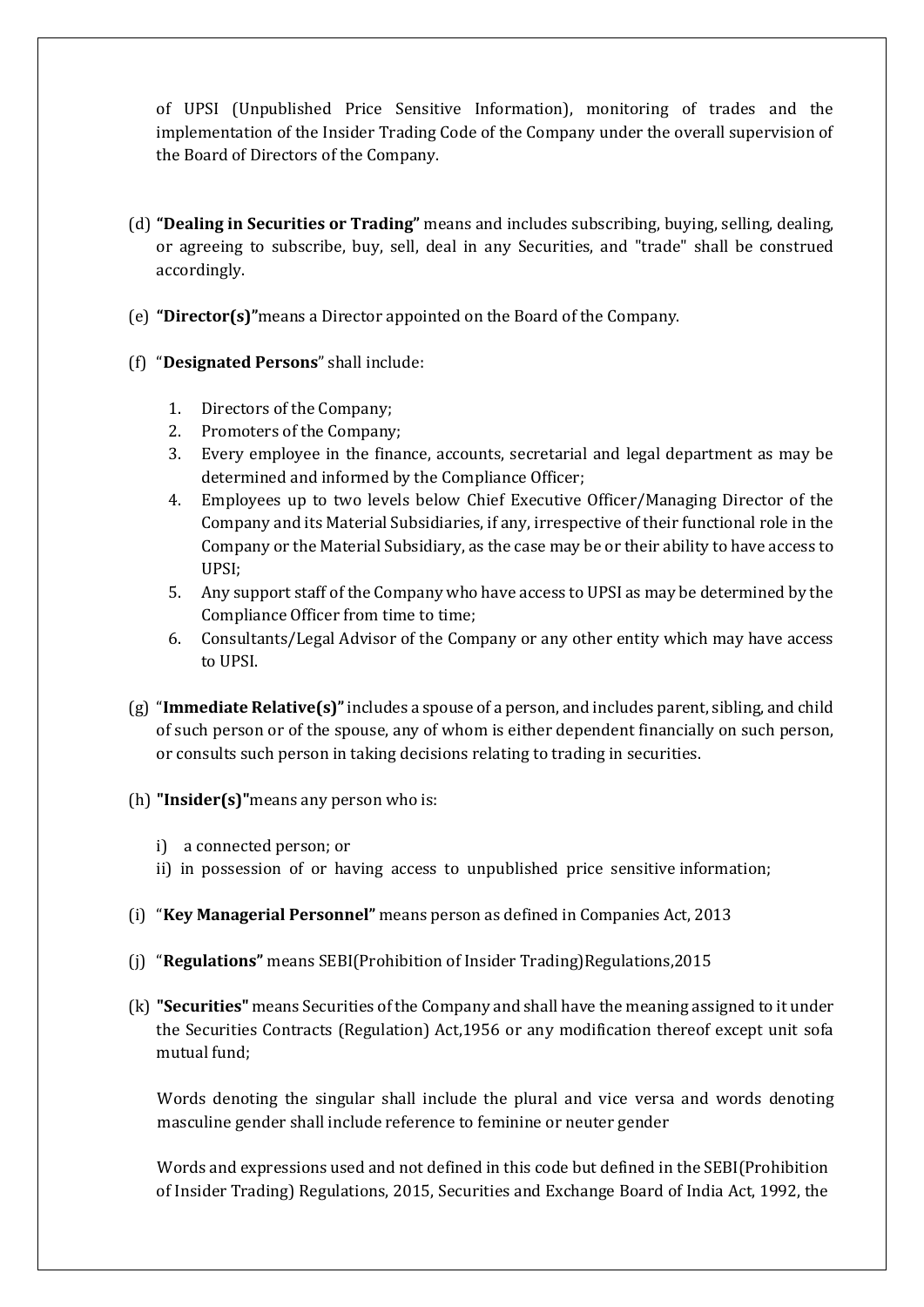Securities Contracts (Regulation) Act, 1956, the Depositories Act,1996 or the Companies Act, 2013and rules and regulations made there under shall have the meanings respectively assigned to them in those legislation.

Unless the context requires otherwise, employee shall mean employee of the Company.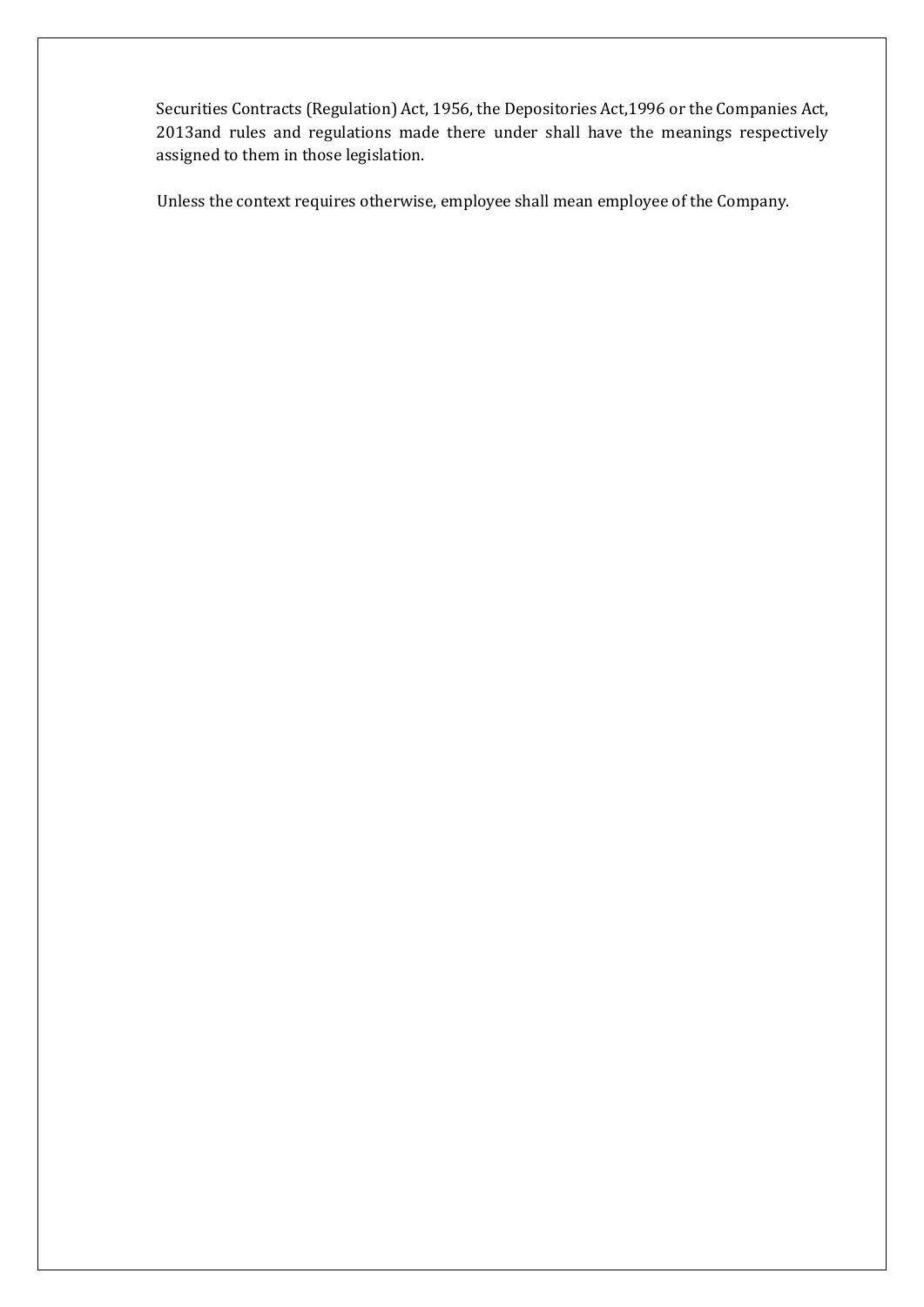### **CHAPTER – 2**

#### **PRESERVATION OF UPSI & PREVENTION OF MISUSE OF 'PRICE SENSITIVE INFORMATION**

- **2.1** Designated Persons of the Company when in possession of any UPSI, as defined in the Regulations, pertaining to the Company, shall not:
	- a) Trade in listed securities of the Company, either on their own behalf or on behalf of any other person, except provided otherwise.
	- b) Communicate, counsel, procure or allow access to any unpublished price sensitive information to/from any person, except in furtherance of a legitimate purpose, as explained in Code of Fair Disclosure, or performance of duties.

Designated Persons shall maintain the confidentiality of all unpublished price sensitive information. Designated Persons shall not pass on such information to any person directly or indirectly by way of making a recommendation for the trading in securities.

### **2.2 Need to Know**

- a) "need to know" basis means that UPSI should be disclosed only to those within the Company who need the information to discharge their duty and whose possession of such information will not give rise to a conflict of interest or appearance of misuse of the information.
- b) All non-public information directly received by any employee should immediately be reported to the head of the department.

### **2.3 Limited access to confidential information**

Files containing confidential information shall be kept secure. Computer files must have adequate security of login and password, etc.Physical security procedures viz. locking the workstation or logging out of the systems while leaving the cubicle / workstation/ cabin shall also be ensured.

### **2.4 Chinese Wall**

To prevent the misuse of confidential information the Company shall adopt an appropriate procedures and processes of "Chinese Wall" policy which separates those areas of the Company which routinely have access to confidential information, viz. Finance, Strategy, Secretarial departments regarded as "insider areas" from those areas which deal with sale/marketing/investment advice or other departments providing support services, considered "public areas".

The employees in the inside area shall not communicate any Unpublished Price Sensitive Information to any one in public area.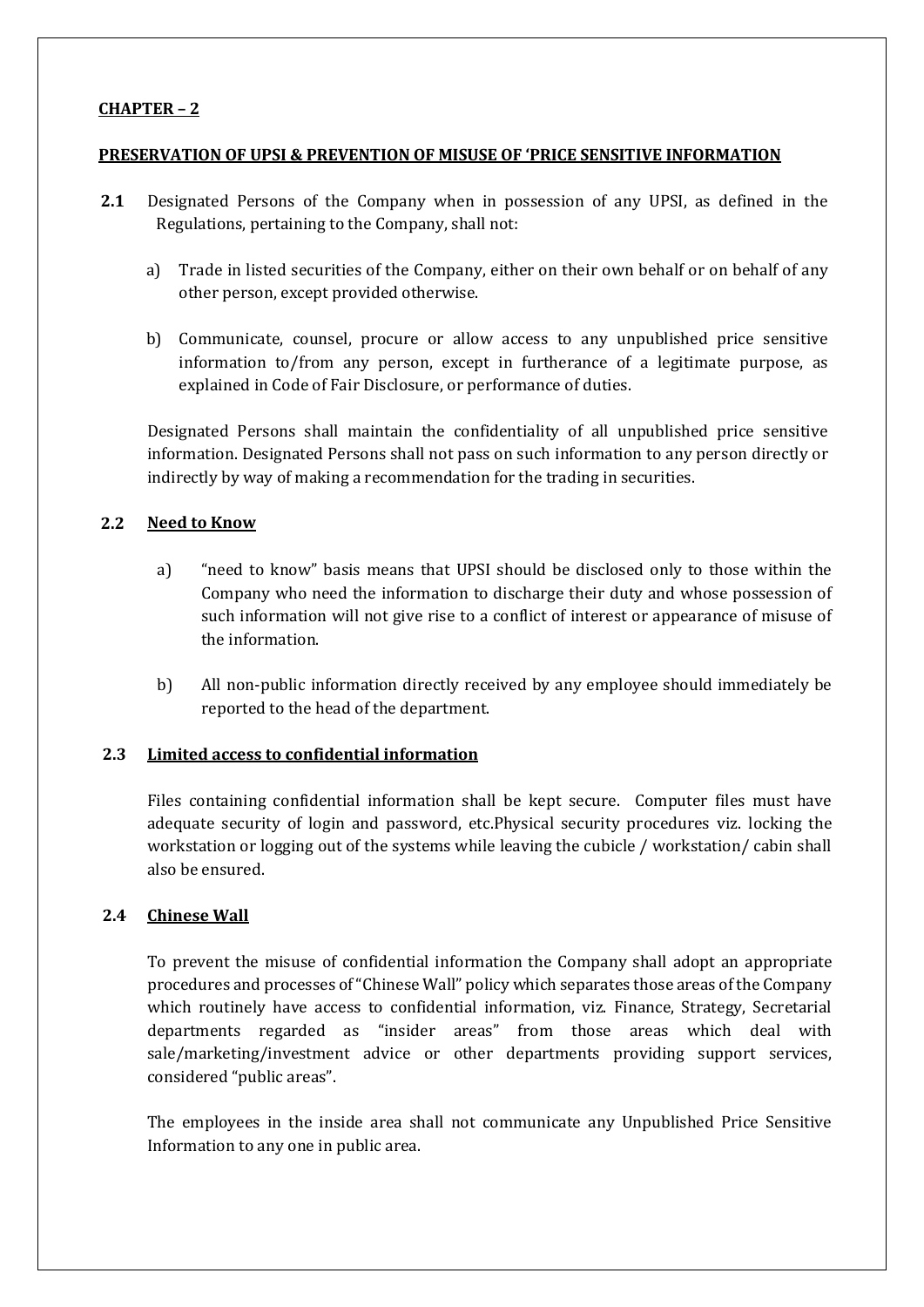As far as practical, the employees in inside area may be physically segregated from employees in public area. Demarcation of the various departments as inside area may be implemented by the Company.

In exceptional circumstances employees from the public areas may be brought "over the wall" and given confidential information on the basis of "need to know" criteria or legitimate purposes, under intimation to the Compliance Officer. Exceptions permitted under the Regulations will also be applicable in the present case.

### **2.5 Circumstances for bringing people 'Inside':**

UPSI may be shared by the Company and any such person with whom UPSI has been shared may be brought 'inside' on sensitive transactions in the following situations:

- a) Consultancy availed in relation to confidential matters from Consulting Professionals / Firms;
- b) Assistance obtained within the organization from another functional team/ department for Corporate Actions like merger, demerger, restructuring etc., information whereof is not a generally available;
- c) Finance availed from banks, financial institutions for any specific end-use, information whereof is not generally available;
- d) During the course of conduct of any due diligence under any provision of law for a potential transaction(s);
- e) Any other situations arising in the ordinary course of business, which shall be documented by the Compliance Officer based on the inputs received from the WTD/ Managing Director and other Designated Persons handling UPSI from time to time.

# **2.6 Procedure for bringing people 'Inside':**

- a) An employee of the Company can be brought 'inside' only if he/she is conversant with their obligation to preserve confidentiality and after obtaining approval of the Managing Director/ WTD or such other Designated Persons handling the said UPSI. The need for the person to know the UPSI shall also be stated while seeking approval;
- b) Details of such approval obtained by the employee shall be promptly informed to the Compliance Officer along with reason for sharing of UPSI, Name, address, email address and Permanent Account Number (or any other identifier authorized by law where Permanent Account Number is not available) of such person, for updating in the digital database;
- c) A person other than an employee of the Company can be brought 'inside' only after sending an appropriate notice (either in writing or by email) from or on behalf of the Company to such person / firm detailing his / its obligations under this Code upon receipt of UPSI and after ensuring that the organization represented by such person has appropriate code in place covering the compliance to be ensured by the fiduciary/ intermediary under the Regulations.
- d) Advisable that confidentiality agreement is/are executed, prior to sharing of UPSI for nondisclosure obligations, with the person other than employee(s) of the Company and in case such agreements are not entered, appropriate notice is sent to such person before sharing of UPSI.
- e) The Compliance Officer may require the person brought 'inside' to make disclosure of holdings and trading in securities of the Company in order to monitor compliance with the Regulations.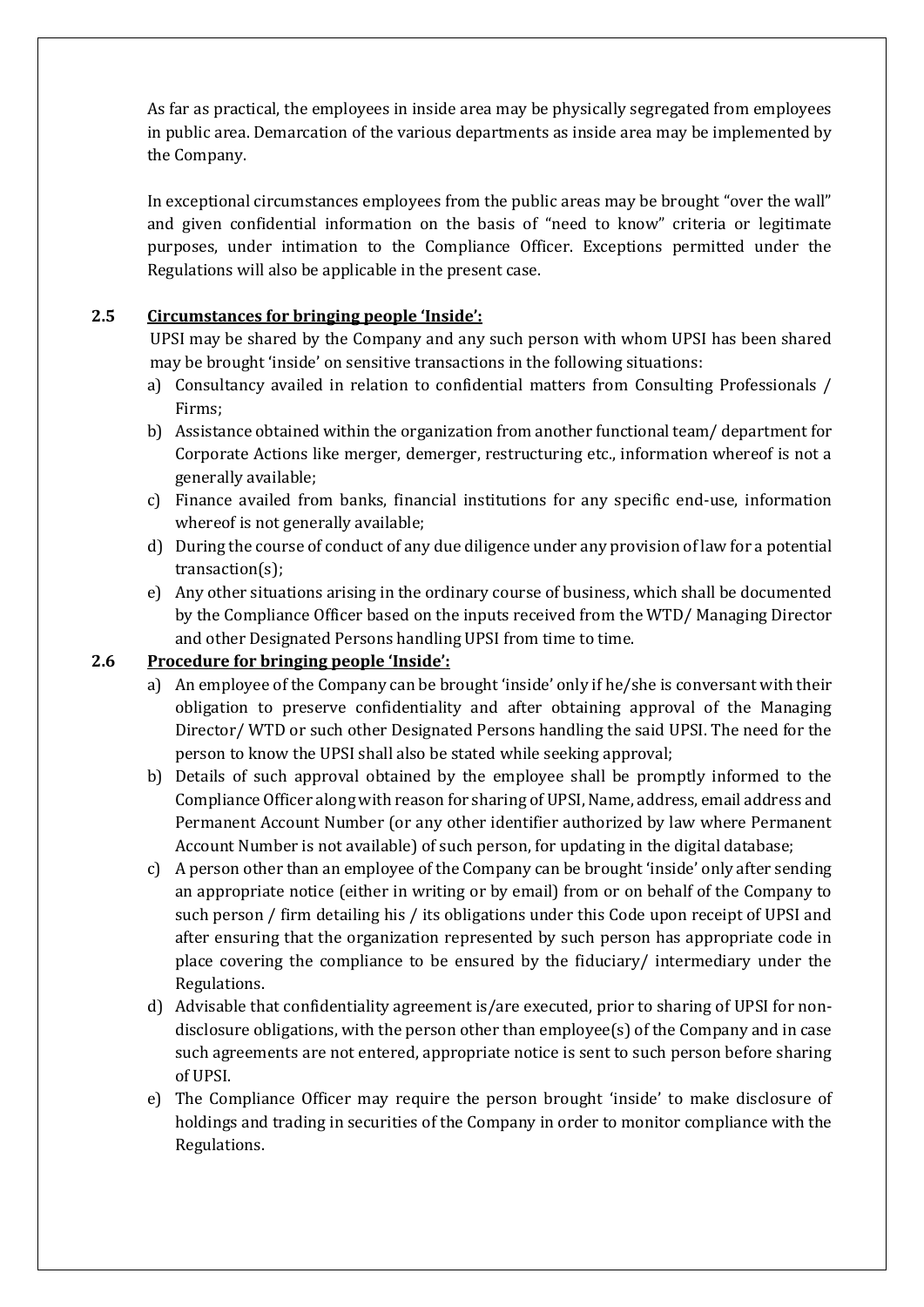### **CHAPTER 3**

#### **TRADING BY DESIGNATED PERSONS**

**3.1** All Designated Persons of the Company and their Immediate Relatives shall be subject to trading restrictions as enumerated below.

### **3.2 Trading Window**

- **3.2.1** The Company shall specify a trading period, to be called "Trading Window", for trading in the Company's Securities. The Trading Window shall be closed during the time the information referred to in para 3.2.3 is unpublished.
- **3.2.2** Designated Persons and their Immediate Relatives shall not trade in securities of the Company during closure of the Trading Window, i.e. the period during which trading in the listed securities of the Company is prohibited.
- **3.2.3** Trading Window shall be closed from the end of every quarter till 48 hours after the declaration of financial results. Further, the trading window shall be closed when the Compliance Officer determines that a Designated Person or class of Designated Persons can reasonably be expected to have possession of unpublished price sensitive information from the first available date at which any UPSI, including the following, take place or is/are proposed to take place:
	- a) Approval of any quarterly, half yearly or annual financial results;
	- b) Declaration of dividends;
	- c) change in capital structure by way of public/rights/preferential issue;
	- d) mergers, de-mergers, acquisitions, de-listings, disposals and expansion of business and such other transactions;
	- e) changes in Key Managerial Personnel.
- **3.2.4** The Trading Window in such cases shall open 48 hours after the information in respect of the above events is/are made generally available.
- **3.2.5** In case of ESOPs, exercise of option may be allowed in the period when the Trading Window is closed. However, sale of shares allotted on exercise of ESOPs shall not be allowed when Trading Window is closed.

### **3.3 Trading Plan**

- **3.3.1** Trading Plan is a plan pursuant to which an Insider can trade in listed Securities even when the Trading Window is closed. It gives an option to Insiders who may be perpetually in possession of UPSI to trade in listed Securities in a compliant manner.
- **3.3.2** Every Insider shall been titled to formulate a Trading Plan and present it to the Compliance Officer for approval and public disclosure pursuant to which trades may be carried out on his behalf in accordance with such plan.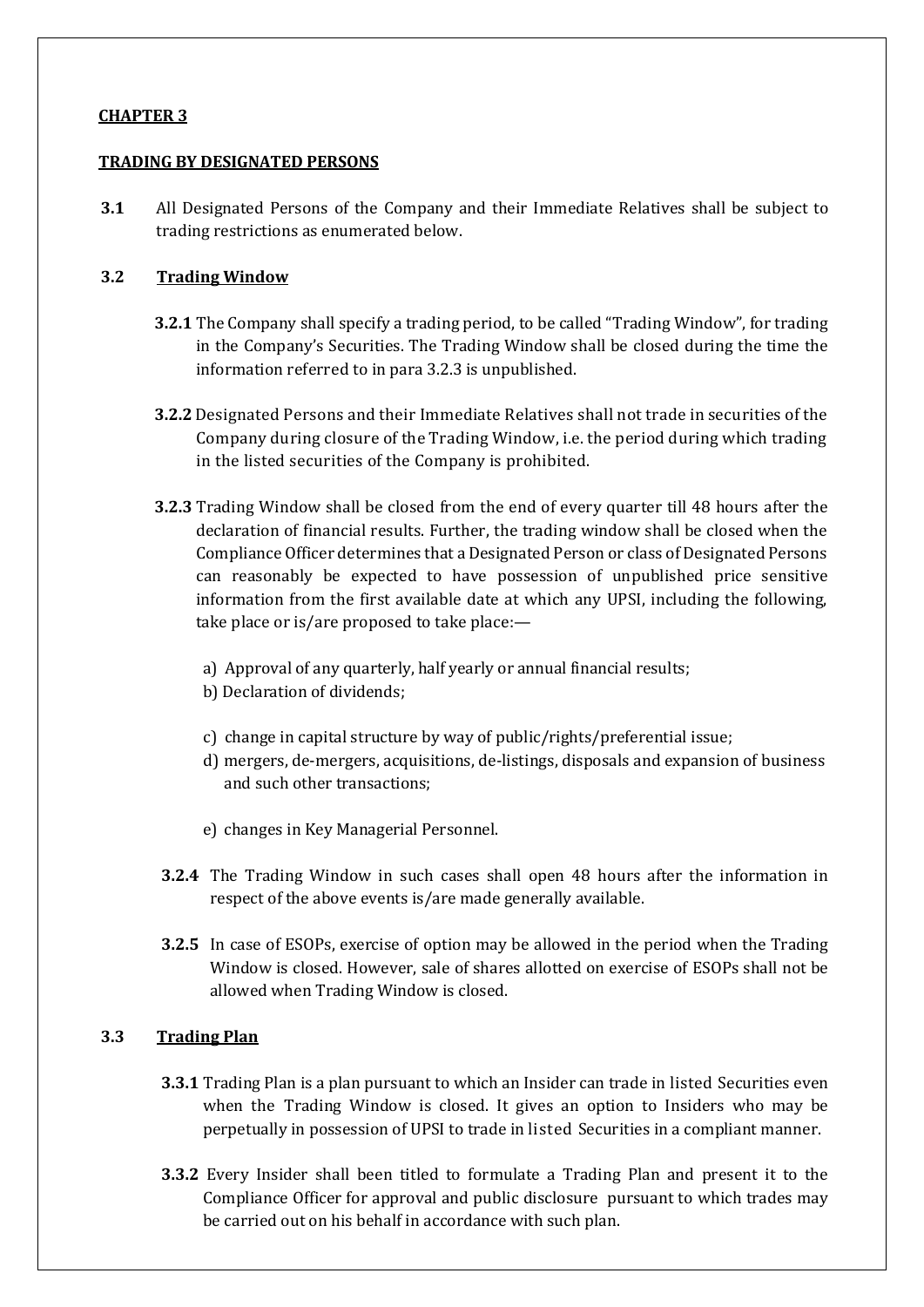**3.3.3** While presenting the Trading Plan, following points shall be kept in mind:

- a) There must be a gap of 6 months between the public disclosure of plan and commencement of trading. In any case, it should be remembered that this is only a statutory cool-off period and would not grant immunity from action if the Insider was to be in possession of the same UPSI both at the time off or mulation of the plan and implementation of the same.
- b) In any case, trading will not be permitted between the twentieth trading day prior to the last day of any financial period for which results are required to be announced by the Company and the second trading day after the disclosure of such financial results.
- c) Trading plan shall entail trading for a period of not less than twelve months.
- d) Trading plan shall not entail overlap of any period for which another trading plan is already inexistence.
- e) Trading plan shall set out either the value of trades to be effected or the number of Securities to be traded along with the nature of the trade and the interval sat, or dates on which such trades shall be effected.
- f) Trading on the basis of such a trading plan would not grant absolute immunity from bringing proceedings for market abuse.
- **3.3.4** While granting the approval, the Compliance Officer shall been titled to seek such express undertakings as he may think necessary to assess and approve the plan.
- **3.3.5** The Trading Plan once approved shall be irrevocable and the Insider shall mandatorily have to implement the plan, without being entitled to either deviate from it or to execute any trade in the Securities outside the scope of the Trading Plan.

Provided that the implementation of the trading plan shall not be commenced if any Unpublished price sensitive information in possession of the Insider at the time of formulation of the plan has not become generally available at the time of the commencement of implementation.

- **3.3.6** Once the Trading Plan is approved, the Compliance Officer shall notify the plan to the stock exchanges on which the Securities are listed.
- **3.3.7** Preclearance of trades shall not be required for a trade executed as per the approved Trading Plan.
- **3.3.8** Trading Window norms and restrictions on contra trade shall not be applicable for trades carried out in accordance with an approved Trading Plan.

#### **3.4 Pre-clearance of Trades**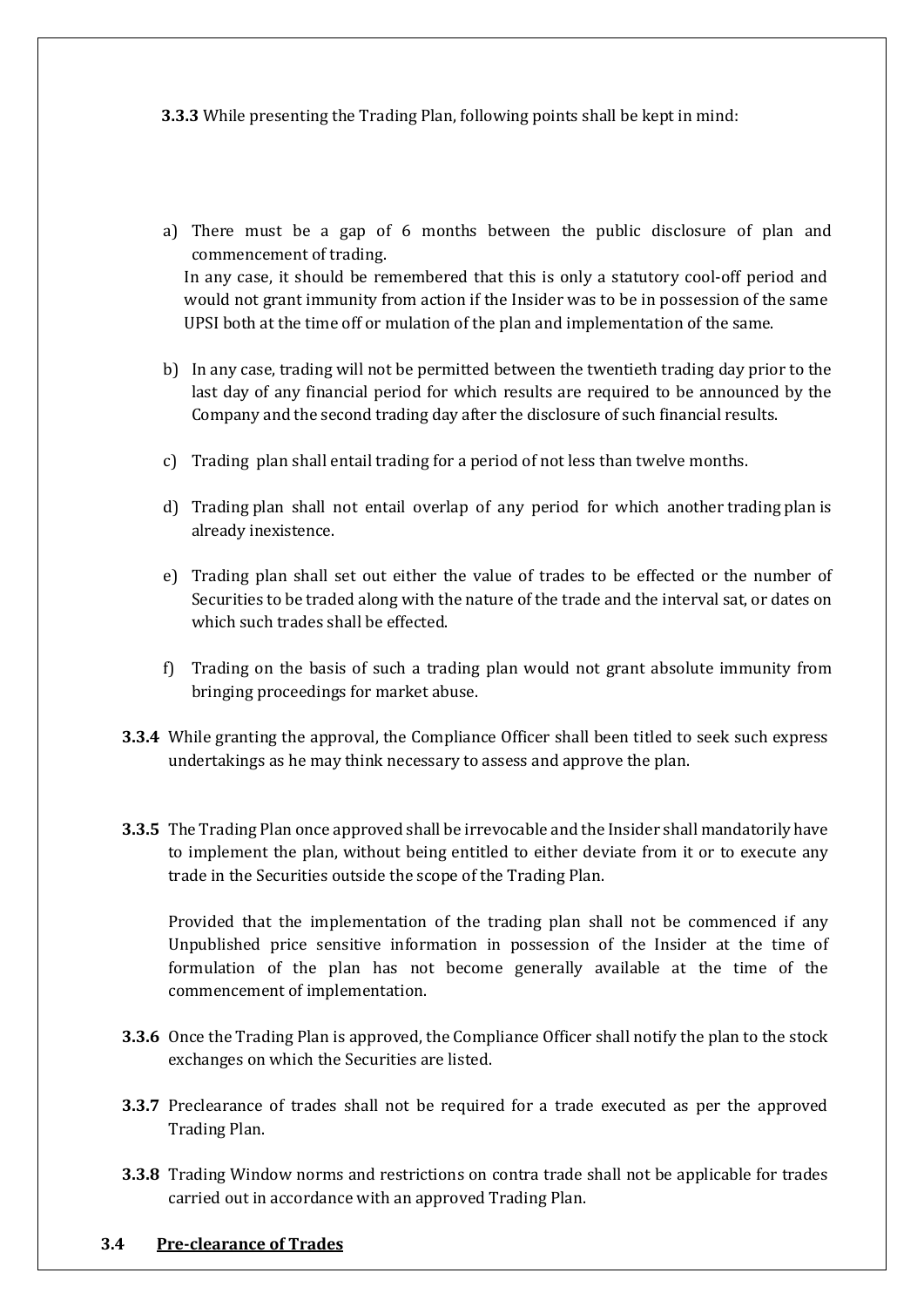- **3.4.1** All Designated Persons and their Immediate Relatives who intend to deal in the listed Securities of the Company shall pre-clear the intended transactions in the listed Securities of the Company as per the pre- dealing procedure described hereunder.
- **3.4.2** Designated Persons shall require pre clearance from the Compliance Officer in respect of trading in securities of the Company. Such trading in securities by the Compliance Officer shall require pre-clearance from the WTD /Managing Director. Trades by the WTD/Managing Director will require pre-clearance from Chairman of Audit Committee.
- **3.4.3** An application in **"FORM I",** as prescribed in Chapter 8, shall be made to Compliance Officer, after obtaining the approval of departmental head, if any, indicating the estimated number of Securities that Designated Person and their immediate relatives intends to deal in and details of depository with which he has a depository account and such other details as may be required by any rule made by the Company in this behalf.
- **3.4.4** An undertaking in **"Annexure IA**" shall be executed in favour of the Company by such Designated Person and their immediate relatives.
- **3.4.5** Trades, for which pre clearance has been obtained, shall be executed within seven trading days after the approval of pre clearance is given, failing which a fresh pre-clearance shall be required.
- **3.4.6** Persons covered under the pre-clearance requirement shall file the details of the transactions in the format prescribed under FORM I for the time being or such other format as may be prescribed by SEBI with the Compliance Officer within two trading days of the exercise of the trade. Even in cases where the transaction has not been undertaken, the same should be reported in the above format.
- **3.4.7** Designated Person in possession of Unpublished Price Sensitive Information shall not apply for any pre-clearance even if the Trading Window is not closed.
- **3.4.**8 The Compliance officer shall also have regard to whether any such declaration is reasonably capable of being rendered inaccurate.
- **3.4.9** Where any pre-clearance has been approved, the Director /Key Managerial Personnel/ Designated Employee and their Immediate Relatives shall execute the order within7 trading days of the clearance of the transaction, and where any transaction has been approved with any additional restrictions, the same shall be executed within the above time in accordance with the additional restrictions specified. If the order is not executed within 7 trading days after the approval is given, the Director/Key Managerial Personnel/ Designated Employee must pre-clear the transaction again.
- **3.4.10**The Compliance Officer shall have a right to revoke any clearance granted to any transaction or add further additional restrictions to any clearance, before the relevant transaction has been executed.
- **3.4.11**In case any pre-clearance has been refused, the Director /Key Managerial Personnel/Designated Employee and their Immediate Relatives shall be free to re- apply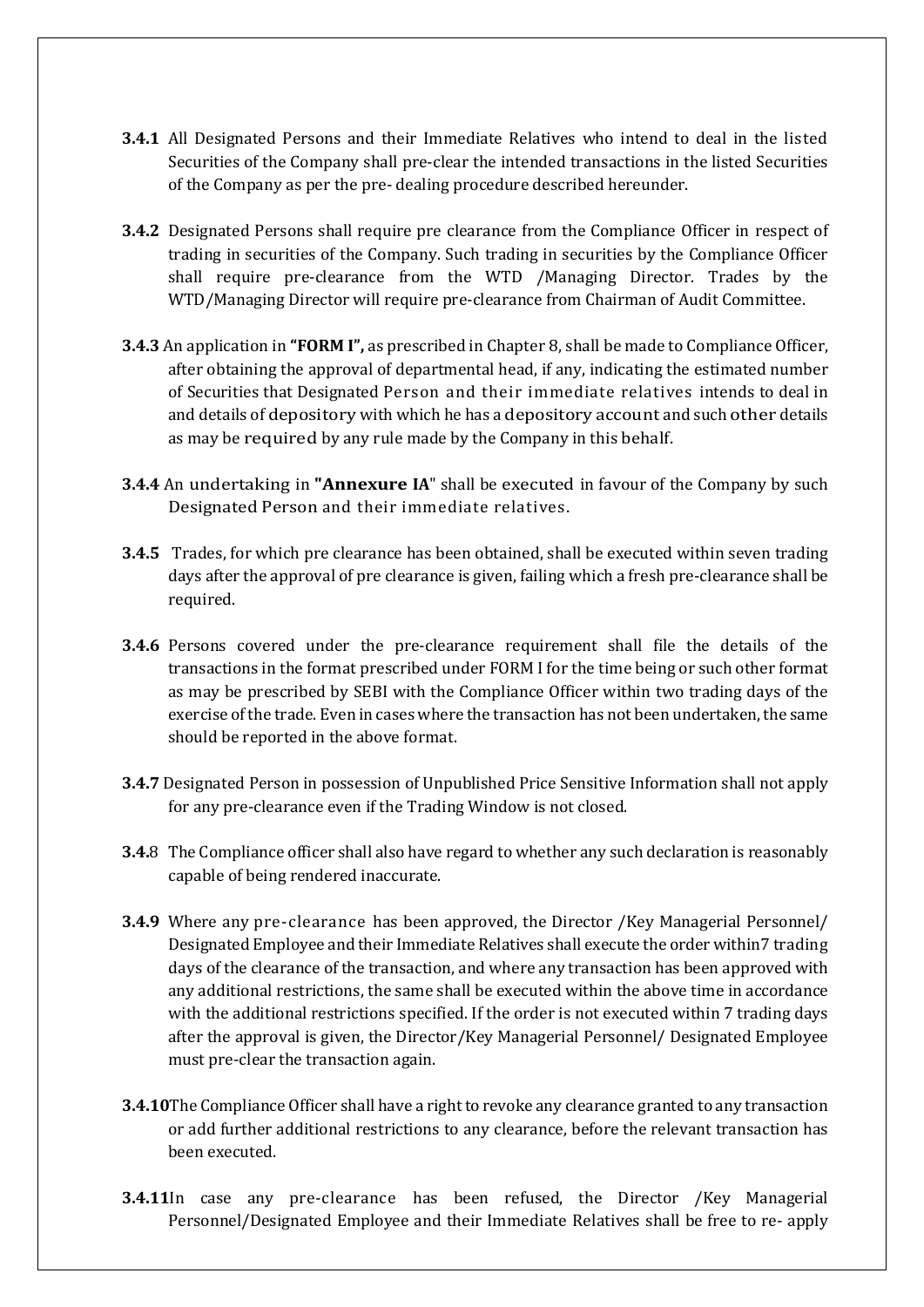for pre-clearance of the transaction, which was refused, to the next higher authority i.e to Managing Director/Whole-Time Director, if Compliance Officer has refused the transaction.

### **3.5 Contra Trade Restrictions**

**3.5.1** Designated Persons who buy or sell any number of listed Securities of the Company shall not enter into a contra trade or opposite transaction i.e. sell or buy any number of listed Securities during the next six months following the prior transaction.

However, buying of shares pursuant to exercising of stock options and then selling of those shares within a period of six months shall not be deemed to a contra trade provided such trade does not violate the Code and the Regulations.

- **3.5.2** No Designated Person and their Immediate Relatives shall take positions in derivative transactions in the Securities of the Company at any time.
- **3.5.3** In case the sale of Securities is necessitated by personal emergency, the holding period may be waived by the Compliance Officer on recommendation of head of department, if any, after recording in writing his/her reasons in this regard provided such relaxation does not violate the Regulations.

However, if a contra trade is executed, in advertently or otherwise, in violation of such a restriction, the profits from such trade shall be liable to be disgorged for remittance to the SEBI for credit to the Investor Protection and Education Fund administered by the SEBI under the Act.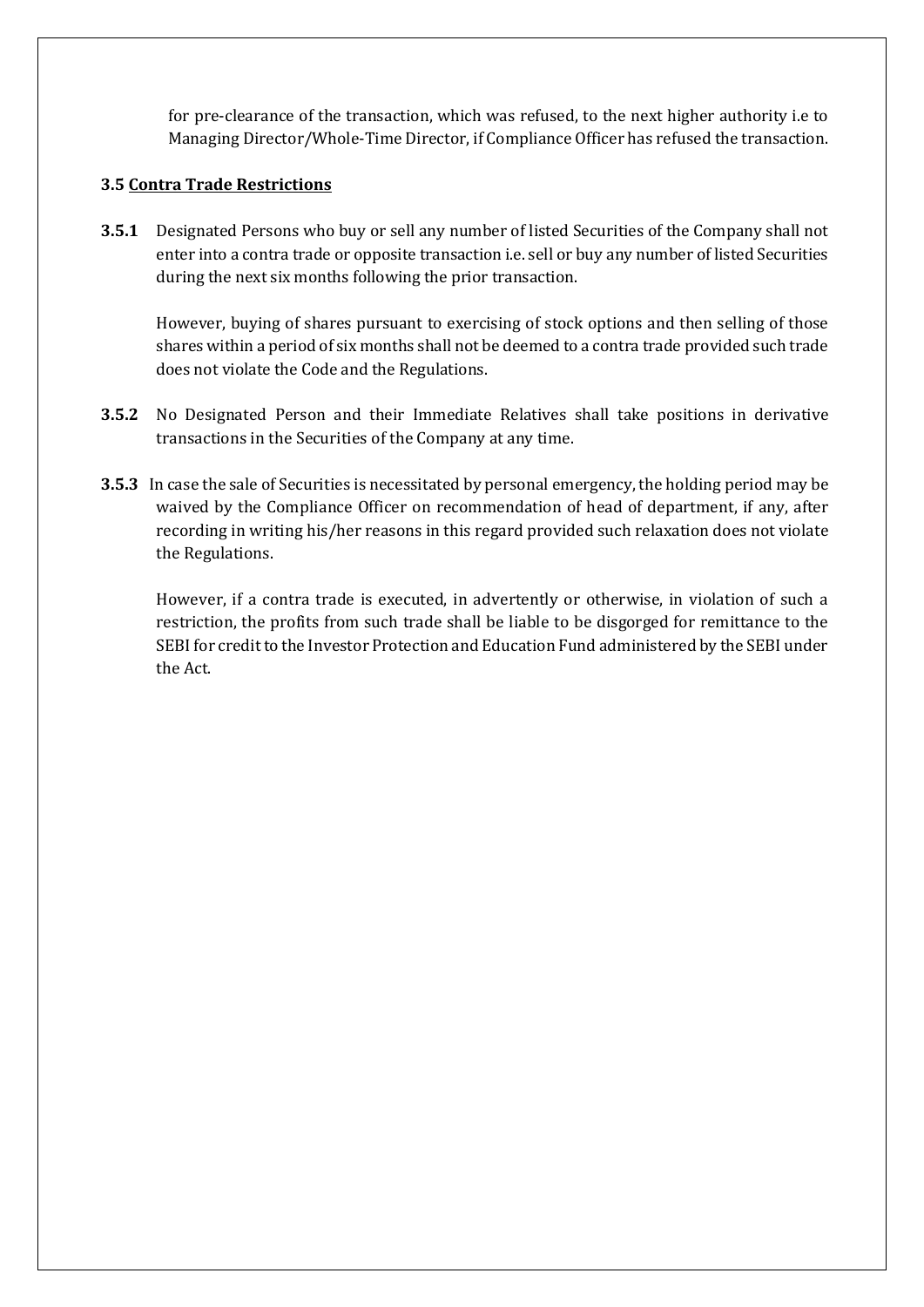### **CHAPTER 4**

#### **ROLE OF COMPLIANCE OFFICER**

The Compliance Officer shall be responsible for compliance of policies, procedures, maintenance of records, monitoring adherence to the rules for the preservation of unpublished price sensitive information, monitoring of trades and the implementation of this Code under the overall supervision of the Board of the Company.

The functions and responsibilities of the Compliance Officer shall be as under:

- a) Maintaining and reviewing and updating from time to time, the record of Designated Persons and immediate relatives thereof.
- b) Monitoring adherence to the Regulations and the Insider Trading Code;
- c) Grant of pre-trading clearance to the Designated Persons and their immediate relatives for dealings in the Company's Securities and monitoring of such trade;
- d) Approving the Trading Plan as may be formulated by any Insider in terms of the Regulations;
- e) Determination of period of Trading Window closure and Intimation of closure of Trading Window to the Designated Persons;
- f) Implementation of this Code of Conduct under the general supervision of the Board;
- g) Placing periodic reports before the Audit Committee, detailing any trading in the Securities by the Designated Persons and their immediate relatives along with the documents that such persons had executed in accordance with the pre-clearance procedure prescribed under the Code of Conduct at regular intervals but not less than once in a year;
- h) Assisting all the Employees in addressing any clarifications regarding the Regulations and this Insider Trading Code;
- i) Maintaining a record of instances where the requirement of holding the Securities during the holding period is waived for emergency reasons;
- j) Sensitizing the employees of the manner and circumstances in which people may be brought "inside" on sensitive transactions, duties and responsibilities attached to the receipt of inside information, and the liability that attaches to misuse or unwarranted use of such information
- k) Maintaining a structured digital database containing the names of such persons or entities as the case may be with whom information is shared under this Regulation for legitimate purpose, along with the Permanent Account Number or any other identifier authorized by law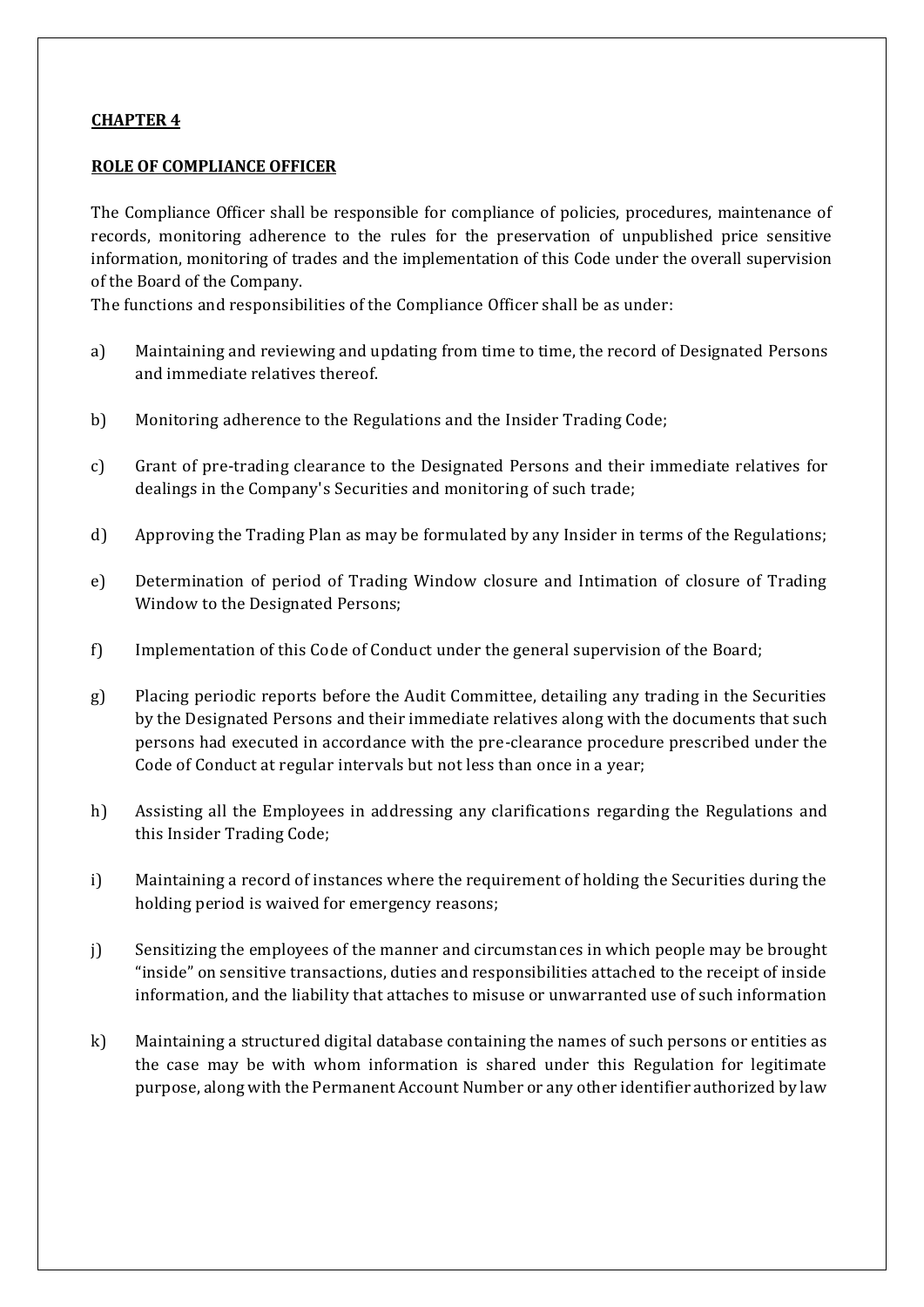where Permanent Account Number is not available and giving of due notice to such insiders to maintain confidentiality of such unpublished price sensitive information in compliance with the Regulations.

- l) Monitoring trading activity, especially around important events such as earnings announcements, acquisitions and other events material to a Company's value that are in the nature of UPSI, for the persons referred above;
- m) In case the Compliance Officer is not available either on account of his being on leave or on his being away from the registered office and/or corporate office of the Company for a period of 7 (seven) days or more, he shall delegate his authority to any executive, who is financially literate and is capable of appreciating requirements for legal and regulatory compliance and eligible under these Regulations, who shall act as Compliance Officer and be responsible for all duties and responsibilities of Compliance Officer, during the period of his absence.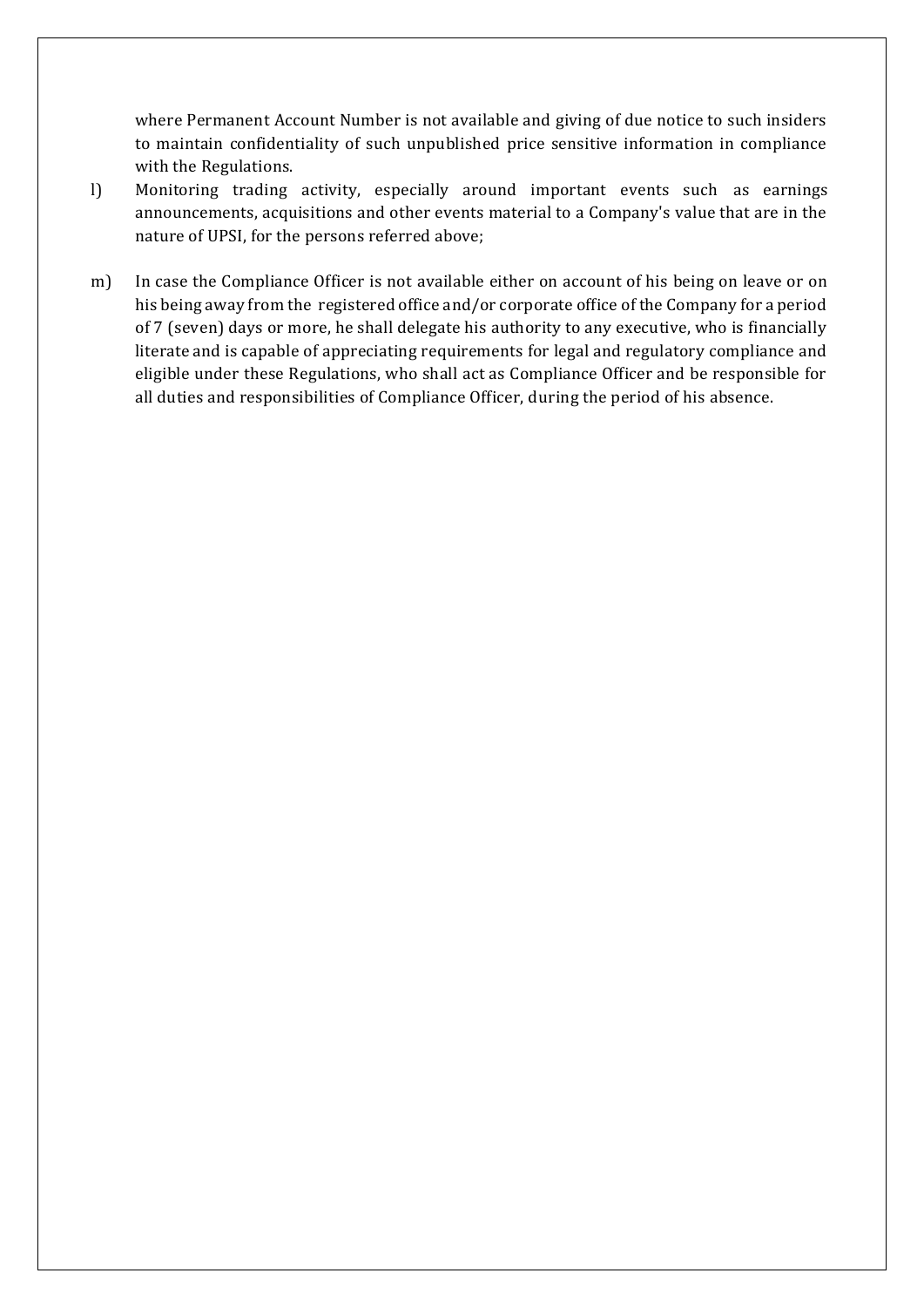### **CHAPTER 5 REPORTING REQUIREMENTS**

5.1 All the Designated Persons shall be required to submit the following details to the Compliance Officer-

### **Personal Information:**

Permanent Account Number or any other identifier authorized by law of the following persons to the Company on an annual basis and as and when the information changes:

- (a) Immediate relatives;
- (b) Persons with whom such designated person(s) shares a material financial relationship;
- (c) Phone, mobile and cell numbers which are used by them;
- (d) Names of educational institutions from which designated persons have graduated (to be granted on one-time basis);
- (e) Names of their past employers (to be granted on one-time basis)

### **5.2 Initial Disclosure**

Any person on appointment as a Director, Key Managerial Personnel or upon becoming a Promoter or member of Promoter Group shall disclose all his/ their holdings of listed Securities of the Company as on the date of appointment or becoming a promoter, within 7 (seven) days of becoming a Designated Person/ member of Promoter Group. The disclosure shall be given in the format prescribed by SEBI (Form B provided in Chapter 7).

### **5.3 Continual Disclosure**

5.3.1 Every Designated Person or their Immediate Relatives or Promoter or member of Promoter Group acquiring or trading in listed Securities of the Company shall disclose such acquisition and every subsequent Trade to the Compliance Officer within 2 (two) trading days of such transaction or receipt of intimation of allotment of securities, if the value of the securities traded, whether in one transaction or a series of transactions over any calendar quarter, aggregates to a traded value in excess of Rupees 10,00,000(ten lakhs), in the format prescribed by SEBI (Form C provided in Chapter 7);

**Explanation1***:* The disclosures of trading in Securities shall also include trading in derivatives of Securities and the traded value of the derivatives shall be taken into account.

**Explanation 2***:* It is clarified for the avoidance of doubts that the disclosure of the incremental transactions after any disclosure under this rule, shall be made when the transactions effected after the prior disclosure cross the threshold specified.

5.3.2 The Compliance Officer shall notify the particulars of such trading to the stock exchange on which the securities are listed within two trading days of receipt of disclosure or from becoming aware of such information.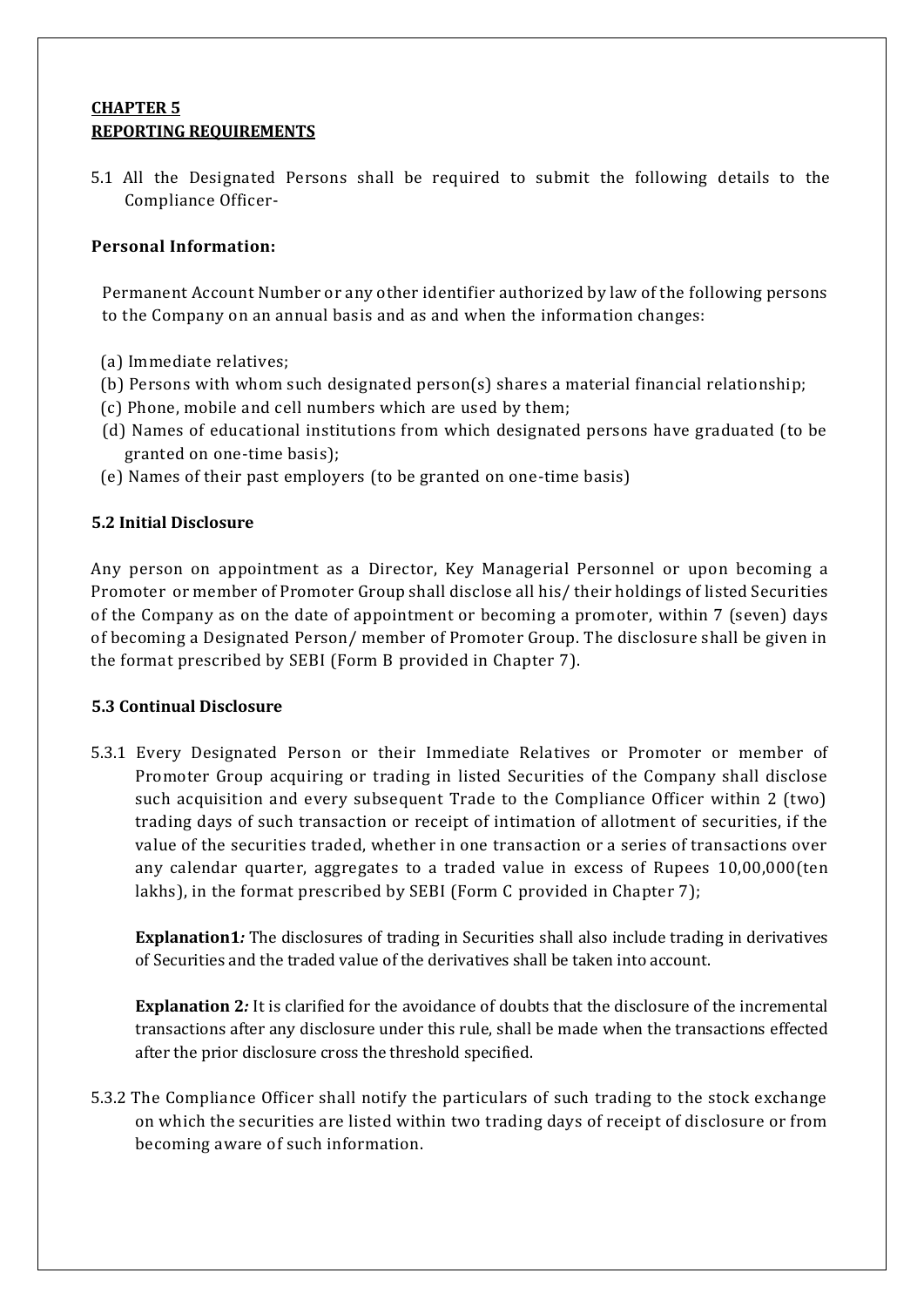- **5.4** The Compliance Officer shall maintain a record of all the declarations given by all Promoters, Directors, Key Managerial Personnel, Designated Persons, Insiders for a minimum period of five years.
- **5.5** The Compliance Officer shall place before the Audit Committee or A committee notified by the Company, on a quarterly basis all the details of the dealing in the Securities of the Company by the Directors, Designated Persons and Connected Persons received him and the accompanying documents that such persons had executed under the pre-dealing procedure as envisaged in this Code, wherever applicable.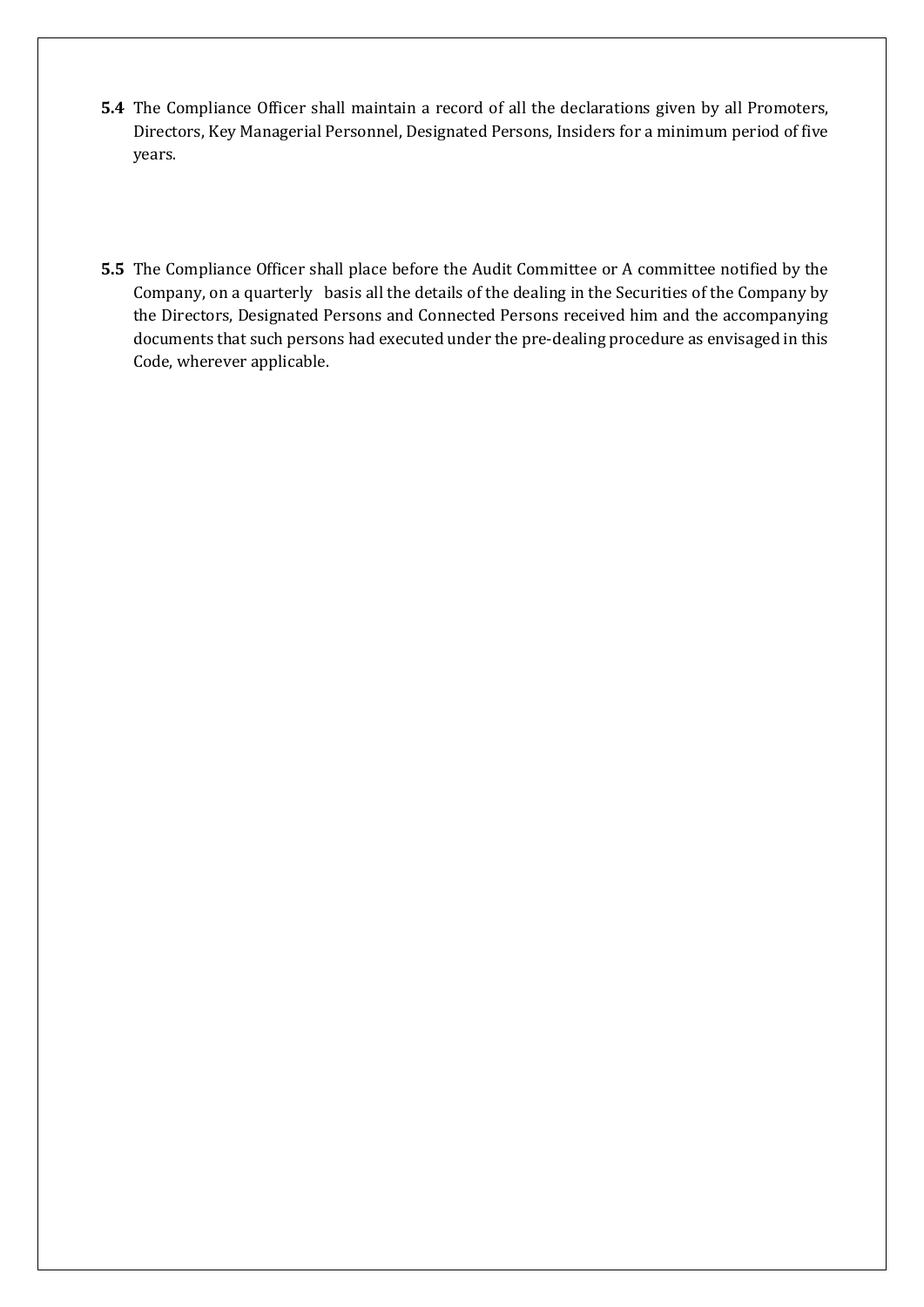#### **CHAPTER 6**

#### **PENALTY FOR CONTRAVENTION OF THE CODE**

- **6.1** All Designated Persons shall be individually responsible for complying with the provisions of this Insider Trading Code including to the extent the provisions hereof are applicable to his/her Immediate Relatives. Any Designated Person who trades in securities or communicates any information for trading in securities, in contravention of this Code shall be subject to disciplinary action by the Company and liable to be penalized. Appropriate disciplinary action which may be taken by the Company may include wage-freeze, suspension from employment, ineligibility for future participation in employee stock option plans, recovery etc., as may be decided by the Board. Actions, if any by the Company for such violations shall not preclude SEBI from taking any action under the Regulations or the SEBI Act 1992.
- **6.2** Under Section 15G of the Securities and Exchange Board of India Act, 1992 ("the SEBI Act") any Insider who indulges in insider trading in contravention of the Regulations is liable to a penalty which shall not be less than ten lakh rupees but which may extend to twenty-five crore rupees or three times the amount of profits made out of insider trading, whichever is higher. Under Section 24 of the SEBI Act, anyone who contravenes or abets the contraventions of the provisions of the Act or of any Rules or Regulations made thereunder, he shall be punishable with imprisonment for a term which may extend to ten years, or with fine, which may extend to twenty-five crore rupees or both. If any person fails to pay the penalty imposed he shall be punishable with imprisonment for a term which shall not be less than one month, but which may extend to ten years or with fine, which may extend to twenty-five crore rupees or with both.
- **6.3** In case it is observed by the Compliance Officer that there has been a violation of the SEBI Regulations by the Designated Person including that of his/her Immediate Relatives, the Compliance Officer shall forthwith inform the Board and inform SEBI about such violation. Any breach suspected by any Designated Person, employees or persons other than the Designated Persons/ employees of the Company shall be promptly brought to the notice of Compliance Officer in the manner provided in Whistle Blower and Vigil Mechanism Policy of the Company and in case of an instance of leakage of UPSI, an inquiry to be initiated in the manner provided in Chapter 7.
- **6.4** The Designated Person against whom information has been furnished by the Company/Compliance Officer to SEBI for violations of the Regulations/Code, shall provide all information and render necessary co-operation as may be required by the Company/Compliance Officer or SEBI in this connection.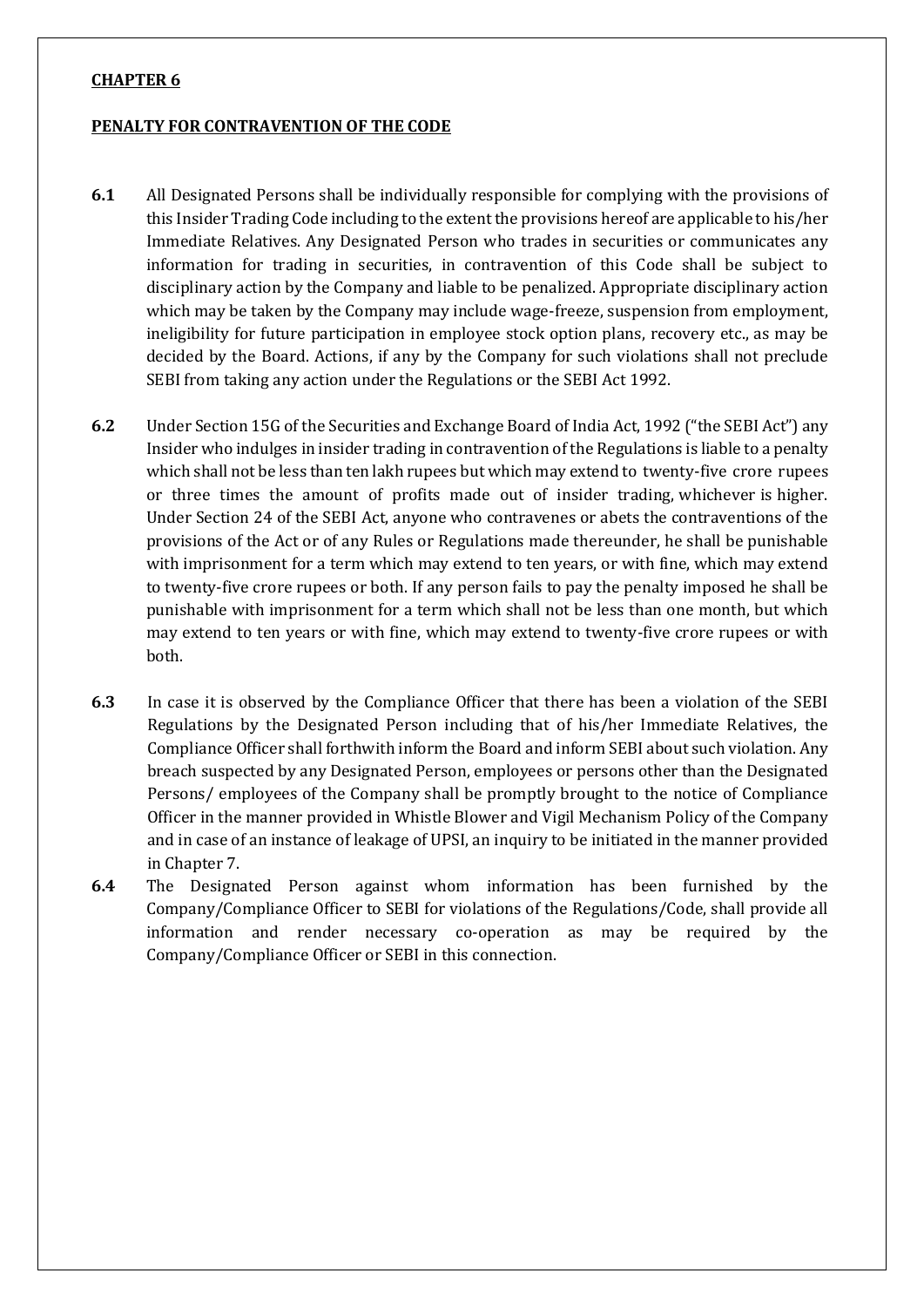### **CHAPTER 7**

# **PROCESS FOR INVESTIGATION IN CASE OF LEAK/ SUSPECTED LEAK OF UNPUBLISHED PRICE SENSITIVE INFORMATION**

### **7.1 Scope**

Regulation 9A(5) of SEBI (Prohibition of Insider Trading) Regulations, 2015 ("Regulations") mandates every listed company to formulate written policies and procedures for inquiry in case of leak/suspected leak of UPSI and accordingly initiate inquiries on becoming aware of leak/suspected leak of UPSI. Further, any instance of such leak, inquiries and result of such inquiries is required to be promptly reported to SEBI.

### **7.2 Objective**

- a) To identify the sources of leakage of UPSI;
- b) To lay down the process to investigate the instances of such leaks/suspected leaks;
- c) To plug the loopholes in the internal control system in order to prevent the leak of UPSI in future;
- d) To educate the employees regarding the reporting of leak/suspected leak of UPSI
- e) To take action against the person responsible for leak of UPSI.

### **7.3 Role of Inquiry Committee**

**7.3.1** The Inquiry Committee comprising of following members shall investigate any instances of leak or suspected leak of UPSI:

- 1. Managing Director and/or Executive Director and/or Chief Executive Officer Chairman
- 2. Chief Financial Officer Member
- 3. Company Secretary Member

The quorum of the Committee shall be minimum of two members. In case, a minimum of two members of the Inquiry Committee are not present or not available, or any member of the Inquiry Committee is under investigation, then the Chairman of the Audit Committee shall head the Inquiry Committee as Chairman. The Audit Committee shall have the power to reconstitute the Inquiry Committee.

- **7.3.2** The matter will be taken up by the Inquiry Committee on occurrence of any of the following instance:
- a) Pursuant to any complaint received from any whistle blower;
- b) Pursuant to coming across of any UPSI from an outside source (eg. Social media) or from a person who was not required to be brought inside as per the Insider Trading Code;
- c) Pursuant to any instance of sabotage of systems storing details of UPSI or phishing e-mail attack, planted or unauthorized USB drive in the systems storing UPSI;
- d) Pursuant to any instance of theft/ unauthorised destruction of important physical records or portable equipment's;
- e) Any other source.

**7.3.3** The Inquiry Committee shall be responsible for the following:

# **Identification of manner of leak of UPSI:**

- Due to accidental disclosure of UPSI;
- Due to wilful breach of the regulations by an Insider resulting in communication of UPSI;
- Due to hacking of systems storing UPSI;
- Due to sabotage of particular system storing UPSI;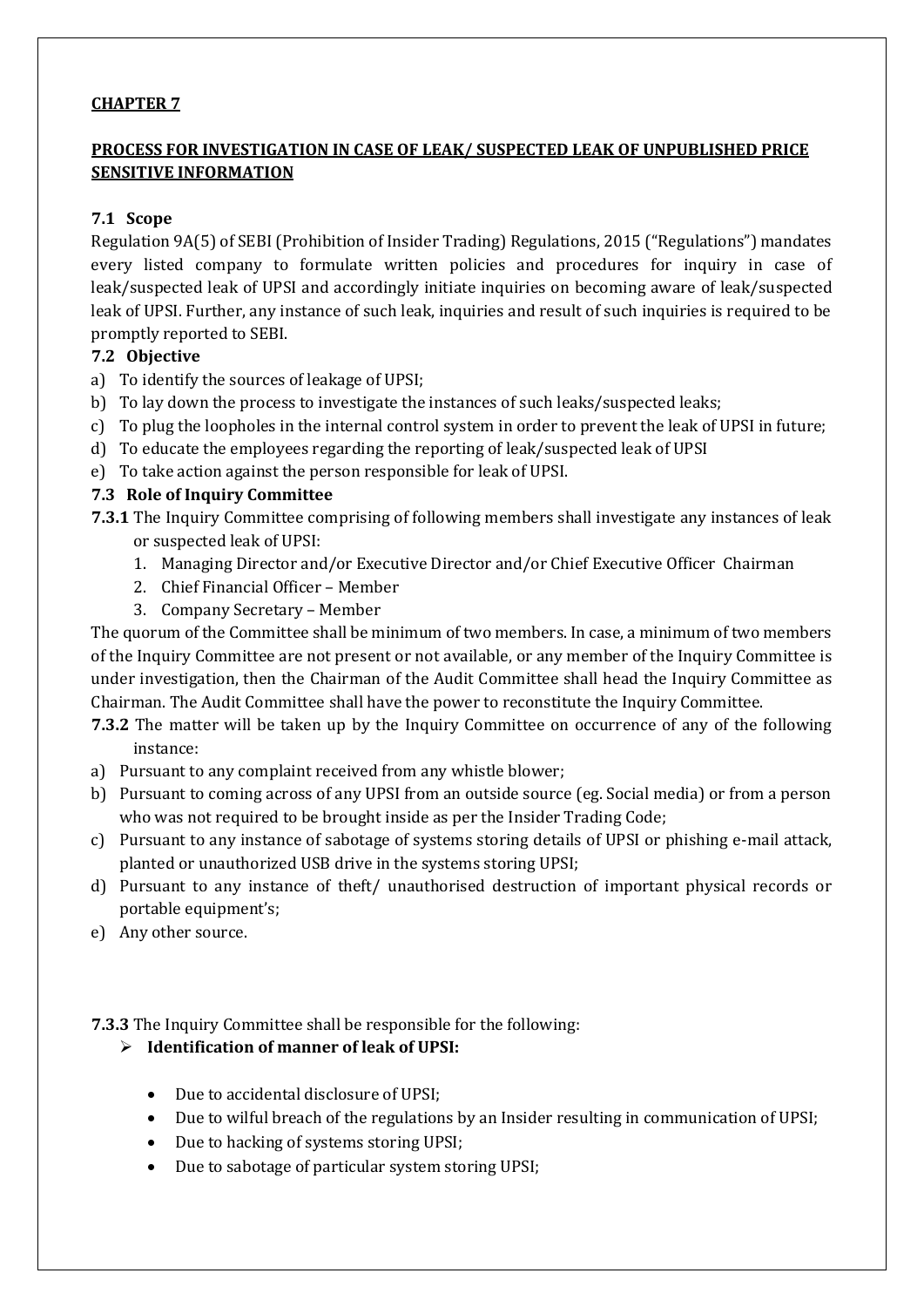• Any other reason.

# **Conducting inquiry in the following manner:**

- a) The Inquiry Committee shall issue appropriate directions for collating the following information in relation to the person responsible for leak of UPSI:
	- Nature of UPSI shared and whether the same were shared in accordance with the Insider Trading Code;
	- Manner in which the UPSI was handled right from receipt till commencement of inquiry;
	- Rights granted to the person being inquired in terms of handling of UPSI;
		- o Access to rooms, systems storing UPSI;
		- o Access to UPSI pursuant to role and function in the Company;
	- Track record of the person being inquired in complying with the Insider Trading Code of the Company and details of any instances of breaches in the past.
	- Relevant details from the HR or IT or departments in connection with such person or event as may be required by the Committee.
- b) The Inquiry Committee may hire/ seek assistance of an external agency or consultant in the inquiry process.
- c) The Inquiry Committee may ask the person being inquired to be present before the Committee to represent his case and reply to the queries of the Committee;

# **Reporting the findings of the Inquiry to the Audit Committee.**

- a) The Inquiry Committee shall peruse the information and reports collated in connection with the inquiry and submit its findings to the Audit Committee along with recommendations on likely action that can be taken against such person.
- b) The Inquiry Committee shall also submit detail of anomalies identified, manner of detection, and manner of leak of UPSI and how the loopholes, if any, may be plugged.

# **7.3.4 Powers of Inquiry Committee**

- a) To direct attendance of any person in the course of inquiry;
- b) To direct production of documents or records as may be necessary in the course of inquiry.
- c) To conclude the findings ex-parte, in case any person fails to appear before the Committee, without sufficient cause.

# **7.3.5 Powers of Audit Committee**

a) After reviewing the findings submitted by the Inquiry Committee, if there exists evidence beyond doubt that the person being inquired has leaked UPSI, the Audit Committee shall proceed to take disciplinary action in the manner specified in Chapter 6 of the Code.

# **7.3.6 Role of Compliance Officer**

- a) The Compliance Officer shall promptly intimate SEBI about the findings of the Inquiry Committee and action taken by the Audit Committee, if found guilty. .
- b) The Compliance Officer /Compliance team to sensitize the employees/designated persons about do's and don't under the Code; the process and details required to be shared in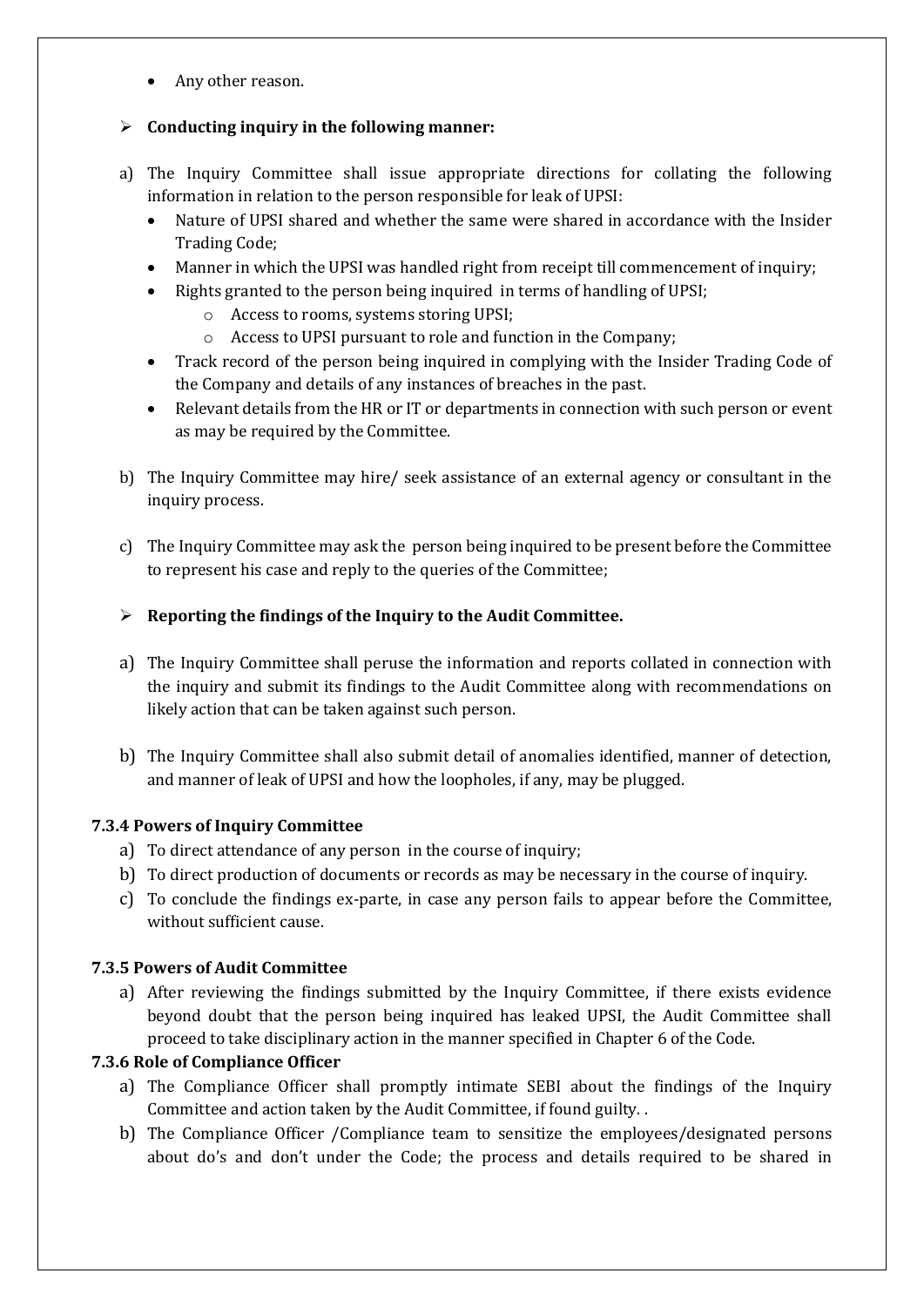connection with leak or suspected leak of UPSI; and inquiry/disciplinary action process, if found guilty.

### **7.3.7 Policy Review**

The Board may subject to applicable laws is entitled to amend, suspend or rescind this Policy at any time. Any difficulties or ambiguities in the Policy will be resolved by the Board in line with the broad intent of the Policy. The Board may also establish further rules and procedures, from time to time, to give effect to the intent of this Policy.

In the event of any conflict between the provisions of this Policy and of the applicable law, such applicable law in force from time to time shall prevail over this Policy.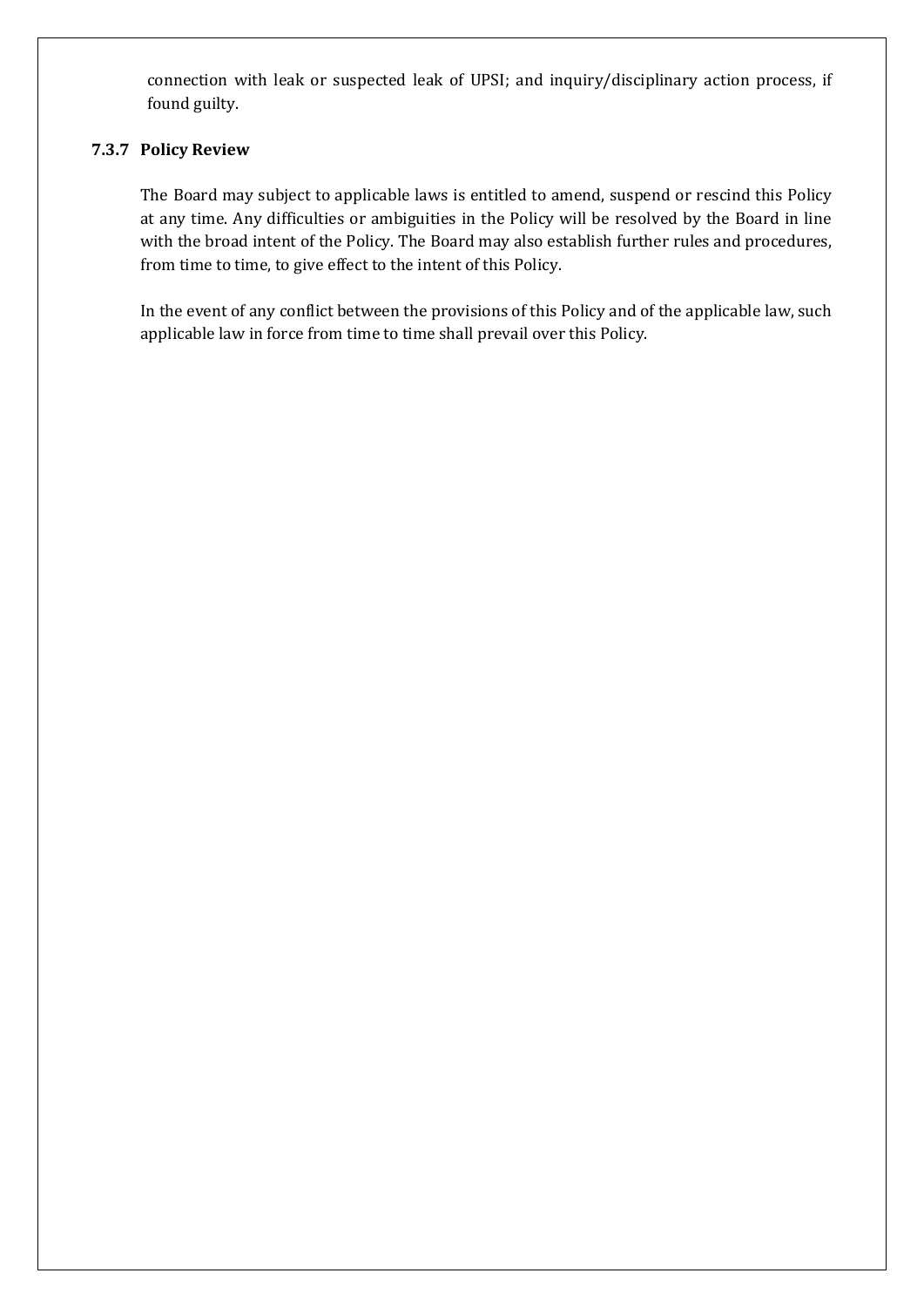# **CHAPTER 8 FORMS**

**Form I**

Date:

To The Compliance Officer EbixCash Limited

From: Name: Designation: Department:

Through: Head of Department (if any)

With reference to the Code of Conduct to Regulate, Monitor and Report Trading by Designated Persons and their Immediate Relatives of the Company, I, the undersigned, seek your approval to buy/sell as a principal/agent in Equity Shares of the Company, aggregating in value Rs. (approx.)

# **STATEMENT OF HOLDINGS AT THE TIME OF PRE-CLEARENCE**

# **I. DETAILS OF SHAREHOLDING OF DIRECTOR/ KEY MANAGERIAL PERSONNEL/ DESIGNATED EMPLOYEES HELD INTHEIR OWNNAME**

| Name | Designation | Department | No. of             | Nature of        | No. of        | Aggregate    |
|------|-------------|------------|--------------------|------------------|---------------|--------------|
|      |             |            | <b>Shares Held</b> | Transaction for  | <b>Shares</b> | value of the |
|      |             |            | (with Folio        | which Approval   | to be         | Transaction( |
|      |             |            | No/DP              | is sought        | dealt         | Rs.          |
|      |             |            | ID/Client          | [Purchase/S]     |               | (approx.)    |
|      |             |            | ID)                | ell/Others (Pls. |               |              |
|      |             |            |                    | Snerifv1         |               |              |
|      |             |            |                    |                  |               |              |
|      |             |            |                    |                  |               |              |

# **II. DETAILSOFSHARESHELD BYIMMEDIATE RELATIVES**

| Name | Relationship | No. of Shares | Nature            | of No.<br>-of | value<br>Aggregate |
|------|--------------|---------------|-------------------|---------------|--------------------|
|      |              | Held<br>(with | Transaction       | for Shares    | of the             |
|      |              | Folio/DP      | which Approval is | be<br>to      | Transaction        |
|      |              | ID/Client ID) | Sought            | dealt         | value<br>Aggregate |
|      |              |               | [Purchase/Sell    |               | of the             |
|      |              |               | /Others(Pls.      |               | Transaction(R      |
|      |              |               | Specify)]         |               | s.) (approx.)      |
|      |              |               |                   |               |                    |
|      |              |               |                   |               |                    |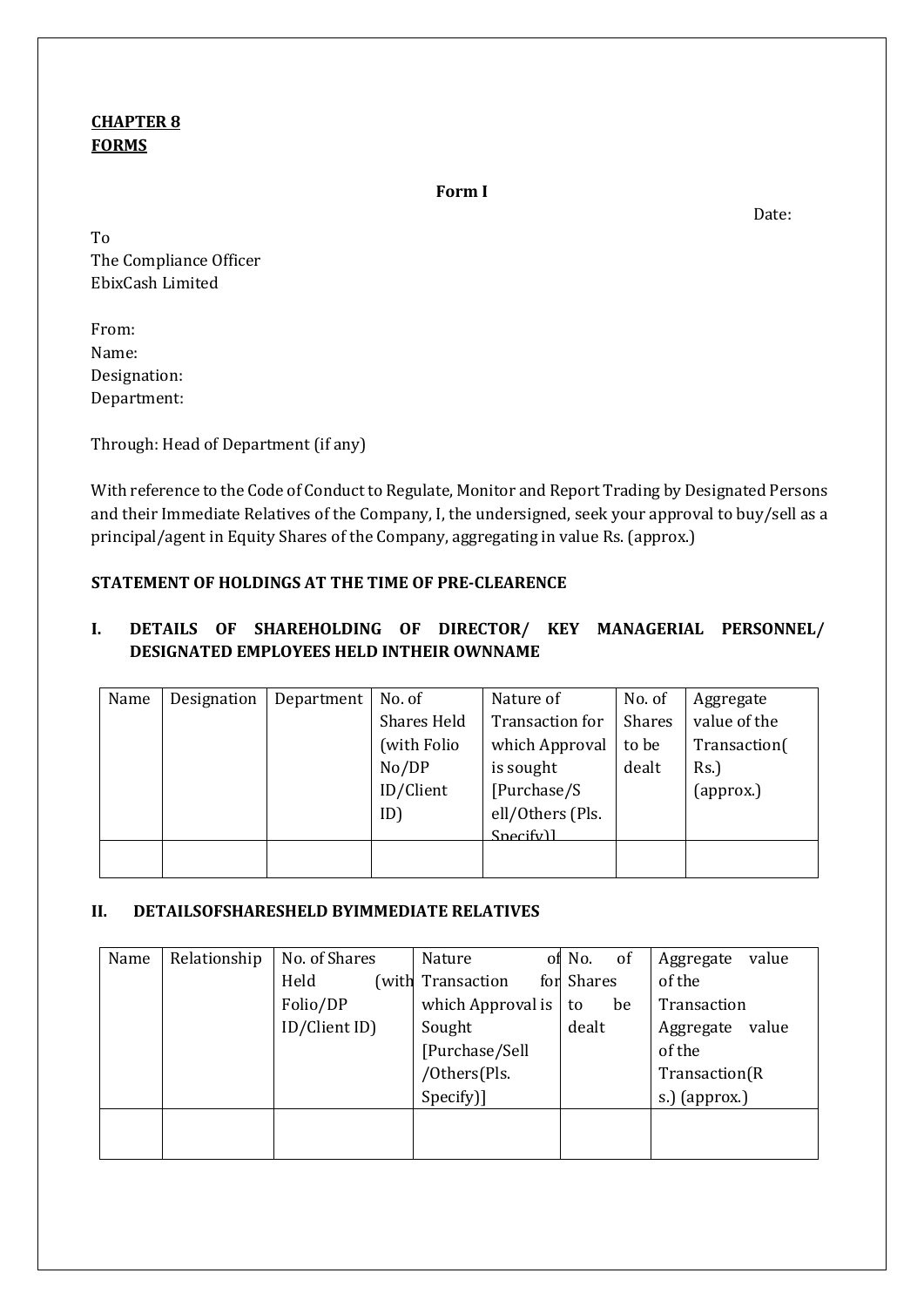# **Please tick the appropriate case:**

| I/We hereby declare that I have not purchased any share in last 6 months (If<br>approval is sought for selling of shares)    |  |
|------------------------------------------------------------------------------------------------------------------------------|--|
| I/We hereby declare that I have not sold any share in last 6 months (If approval<br>is sought for purchase of shares)        |  |
| The Shares to be dealt in are allotted under ESOP Scheme of the company and are<br>not subject to lock in period of 6 month. |  |

 **Signature**

# **Name of Director/Key Managerial Personnel/Designated Employee**

### **Name of Department Head Signature**

\*\*In case the sale of securities is necessitated by personal emergency, Director/ Key Managerial Personnel/Designated Employees shall specify the reasons. Reasons

**Enclosure: Undertaking**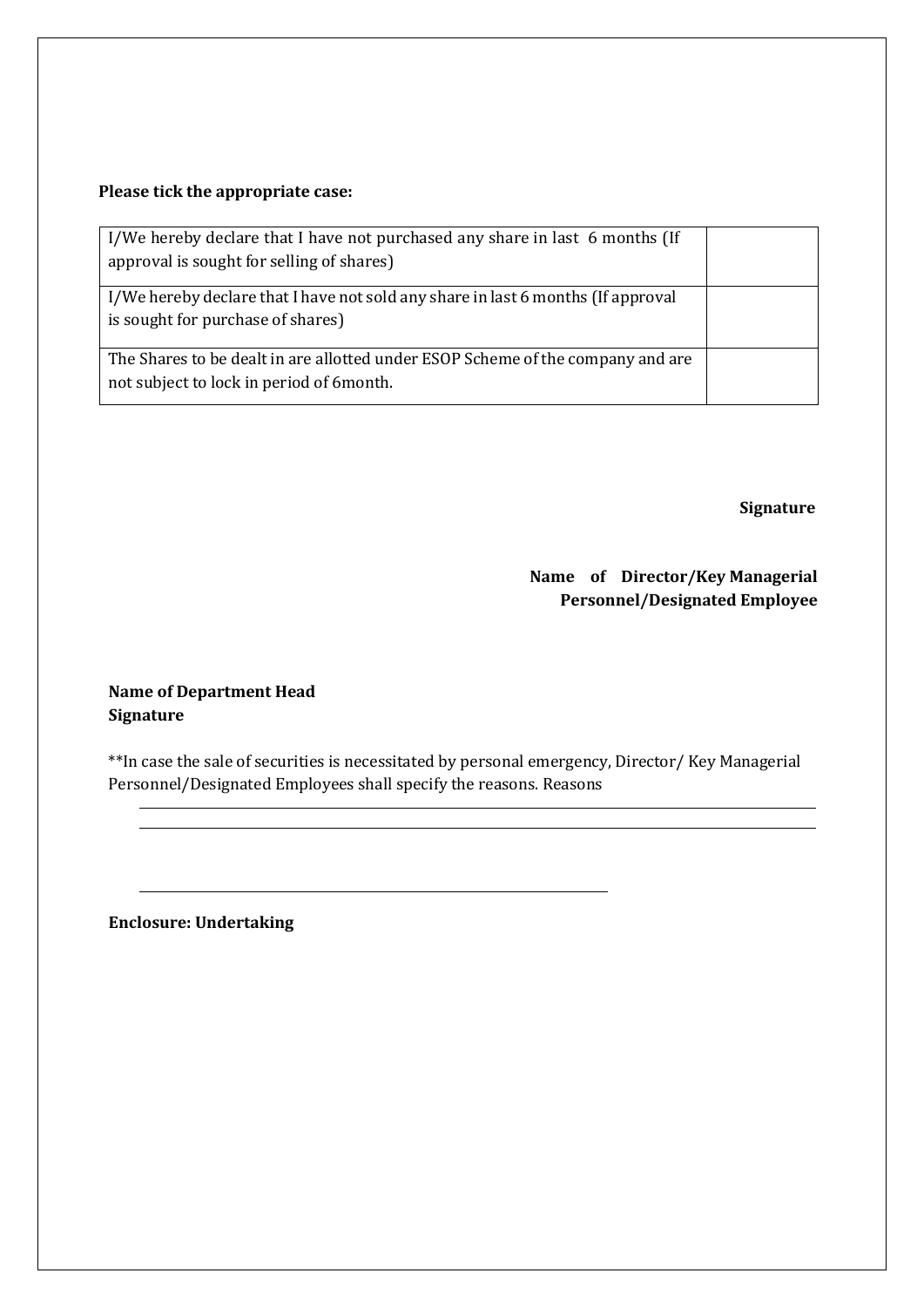#### **Annexure IA**

# **FORMAT OF UNDERTAKING TO BE ACCOMPANIED WITH THE APPLICATION FOR PRE-CLEARANCE**

#### **UNDERTAKING**

To The Compliance Officer, EbixCash Limited Delhi

|                                   |  | the | Company residing                      |                            | at |
|-----------------------------------|--|-----|---------------------------------------|----------------------------|----|
| am desirous of dealing in         |  |     |                                       | * shares of the Company as |    |
| mentioned in my application dated |  |     | for pre-clearance of the transaction. |                            |    |

I further declare that I am not in possession of or otherwise privy to any unpublished Price Sensitive Information (as defined in the Company's Code of Conduct Code of Conduct to Regulate, Monitor and Report Trading by Designated Persons and their Immediate Relatives (the Code) up to the time of signing this Undertaking.

In the event that I have access to or received any information that could be construed as "Price Sensitive Information" as defined in the Code, after the signing of this undertaking but before executing the transactions for which approval is sought, I shall inform the Compliance Officer of the same and shall completely refrain from dealing in the securities of the Company until such information becomes public.

I declare that I have not contravened the provisions of the Code as notified by the Company from time to time.

I undertaking to submit the necessary report within four days of execution of the transactions/ a 'Nil' report if the transaction is not undertaken.

If approval is granted, I shall execute the deal within 7 trading days of the receipt of approval failing which I shall seek pre-clearance.

I declare that I have made full and true disclosure in the matter.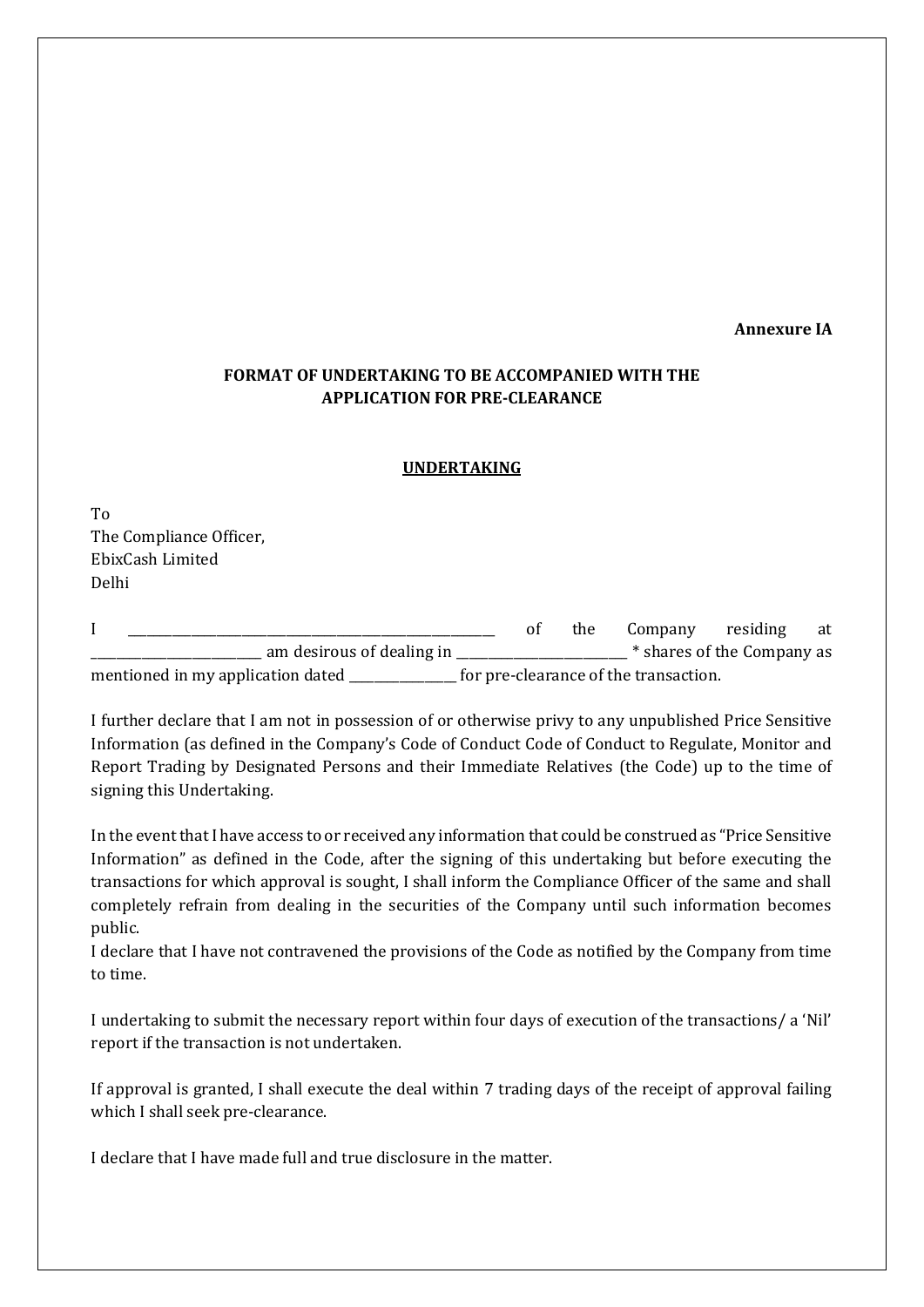Date:

Signature : \_\_\_\_\_\_\_\_\_\_\_\_\_\_\_\_\_\_

\*indicate number of share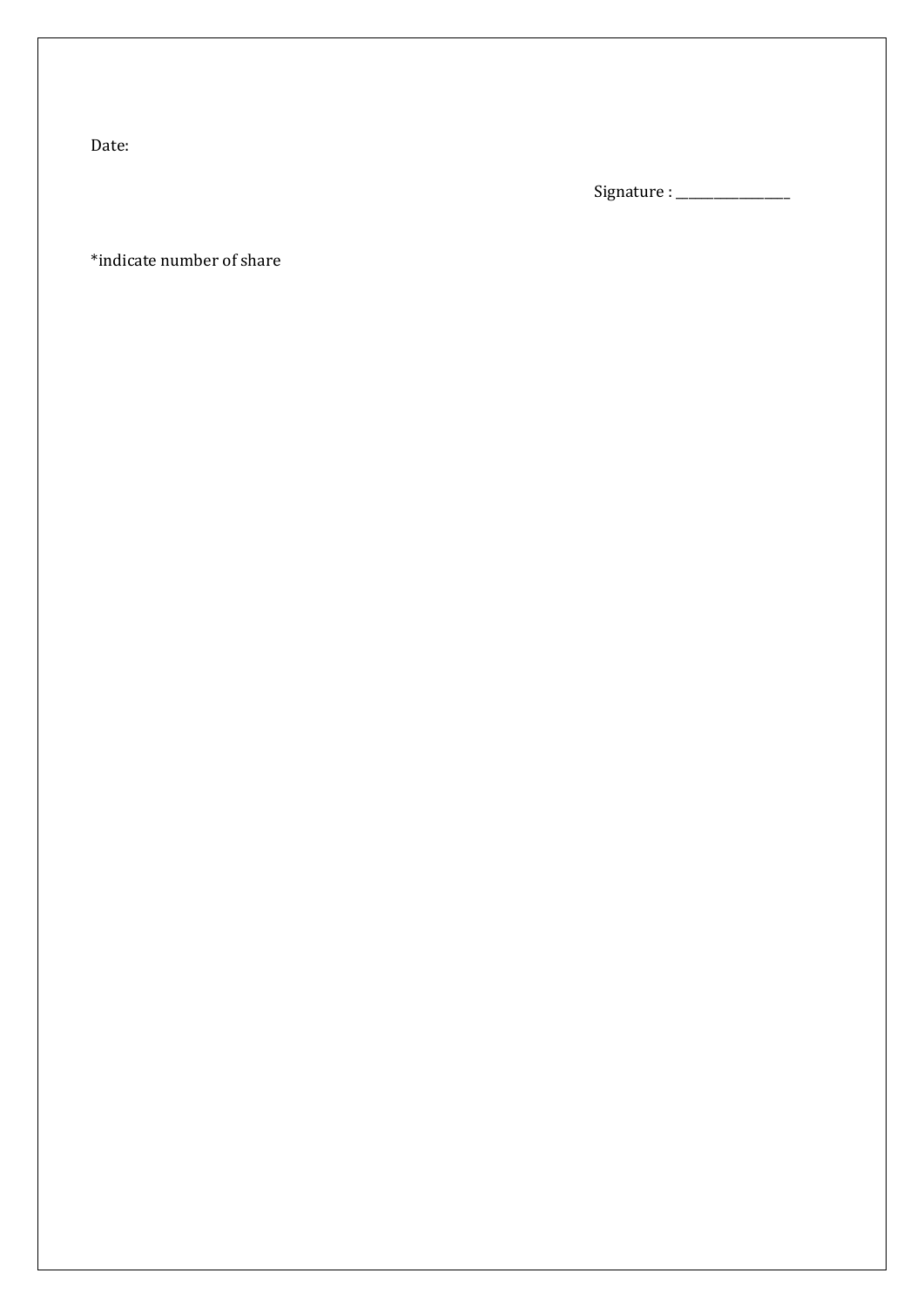#### **FORMAT FOR PRE-CLEARANCE ORDER**

To,

| Name: $\_\_$ |  |
|--------------|--|
| Designation: |  |
| Place:       |  |

This is to inform you that your request for dealing in \_\_\_\_\_\_\_\_\_\_\_\_\_\_ (nos.) shares of the Company as mentioned in your application dated \_\_\_\_\_\_\_\_\_\_\_\_\_\_\_\_\_\_\_ is approved. Please note that the said transaction must be completed on or before \_\_\_\_\_\_\_\_\_\_\_ (date) that is within 7 trading days from today.

In case you do not execute the approved transactions / deal on or before the aforesaid date you would have to seek fresh pre-clearance before executing any transaction / deal in the securities of the Company. Further, you are required to file the details of the executed transactions in the attached format within 2 days from the date of transactions/deal. In case the transaction is not undertaken a 'Nil' report shall be necessary.

> Yours faithfully, For EBIXCASH LIMITED

COMPLIANCE OFFICER

Date: \_\_\_\_\_\_\_\_\_\_\_\_\_\_\_\_\_\_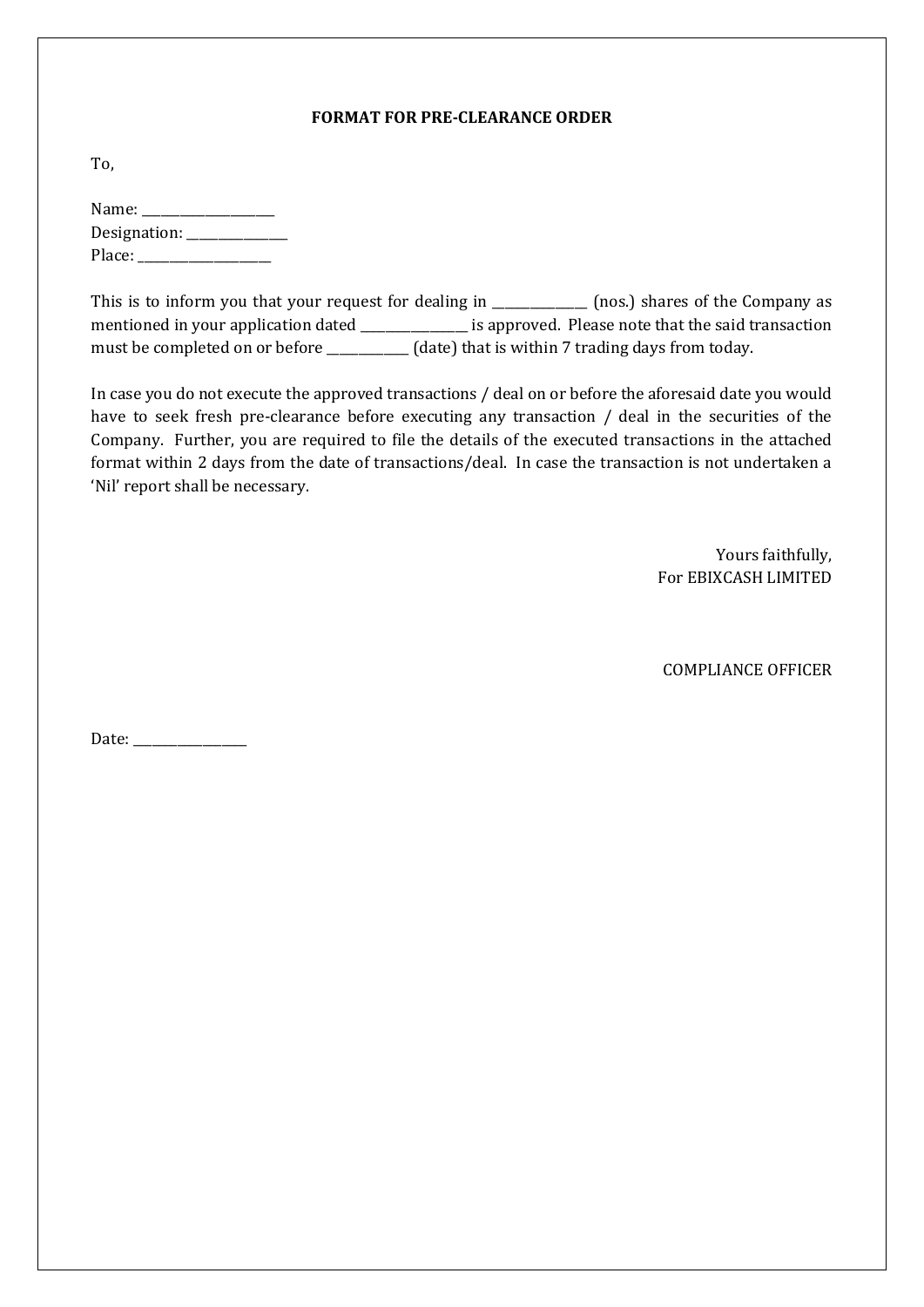#### **FORM B**

# **Securities and Exchange Board of India (Prohibition of Insider Trading) Regulations, 2015**

**[Regulation 7(1)(b) readwithRegulation6(2)]**

Name of the company: <u> 1980 - Johann Barbara, martxa a</u>

ISIN of the company:

Details of Securities held on appointment of Key Managerial Personnel (KMP) or Director or upon becoming a Promoter of a listed company and **other such persons as mentioned in Regulation 6(2).**

| Name, PAN No., Category of |                                   | Date of              | Securities held at the time of                                    |     | $%$ of | Open Interest of the                           |                                    | Open Interest of the                               |                                           |  |
|----------------------------|-----------------------------------|----------------------|-------------------------------------------------------------------|-----|--------|------------------------------------------------|------------------------------------|----------------------------------------------------|-------------------------------------------|--|
| CIN/DIN &                  | Person                            | appointment becoming |                                                                   |     |        | Shareholdin Future contracts held at the       |                                    | Option Contracts held at the                       |                                           |  |
| Address                    | (Promoters/                       | of Director          | Promoter/appointment of                                           |     | g      | time of becoming                               |                                    | time of becoming                                   |                                           |  |
| with                       | KMP/                              | /KMP OR              | Director/KMP                                                      |     |        | Promoter/appointment of                        |                                    | Promoter/appointment of                            |                                           |  |
| contact                    | Directors/immed Date of           |                      |                                                                   |     |        | Director/KMP                                   |                                    | Director/KMP                                       |                                           |  |
| nos.                       | iate<br>relatives/others<br>etc.) | becoming<br>Promoter | Type of security<br>(For eg. -Shares,<br>Warrants,<br>Convertible | No. |        | Number of units Notional<br>Contracts<br>size) | *lot value<br>in<br>Rupee<br>terms | Number<br>units<br>$\vert$ (contracts<br>*lotsize) | of Notional<br>value<br>in<br>Rupee terms |  |
|                            |                                   |                      |                                                                   |     |        |                                                |                                    |                                                    |                                           |  |

*Note: "Securities" shall have the meaning as defined under regulation 2(1)(i)of SEBI(Prohibition of Insider Trading)Regulations,2015.*

Signature:

Designation:

Date:

Place: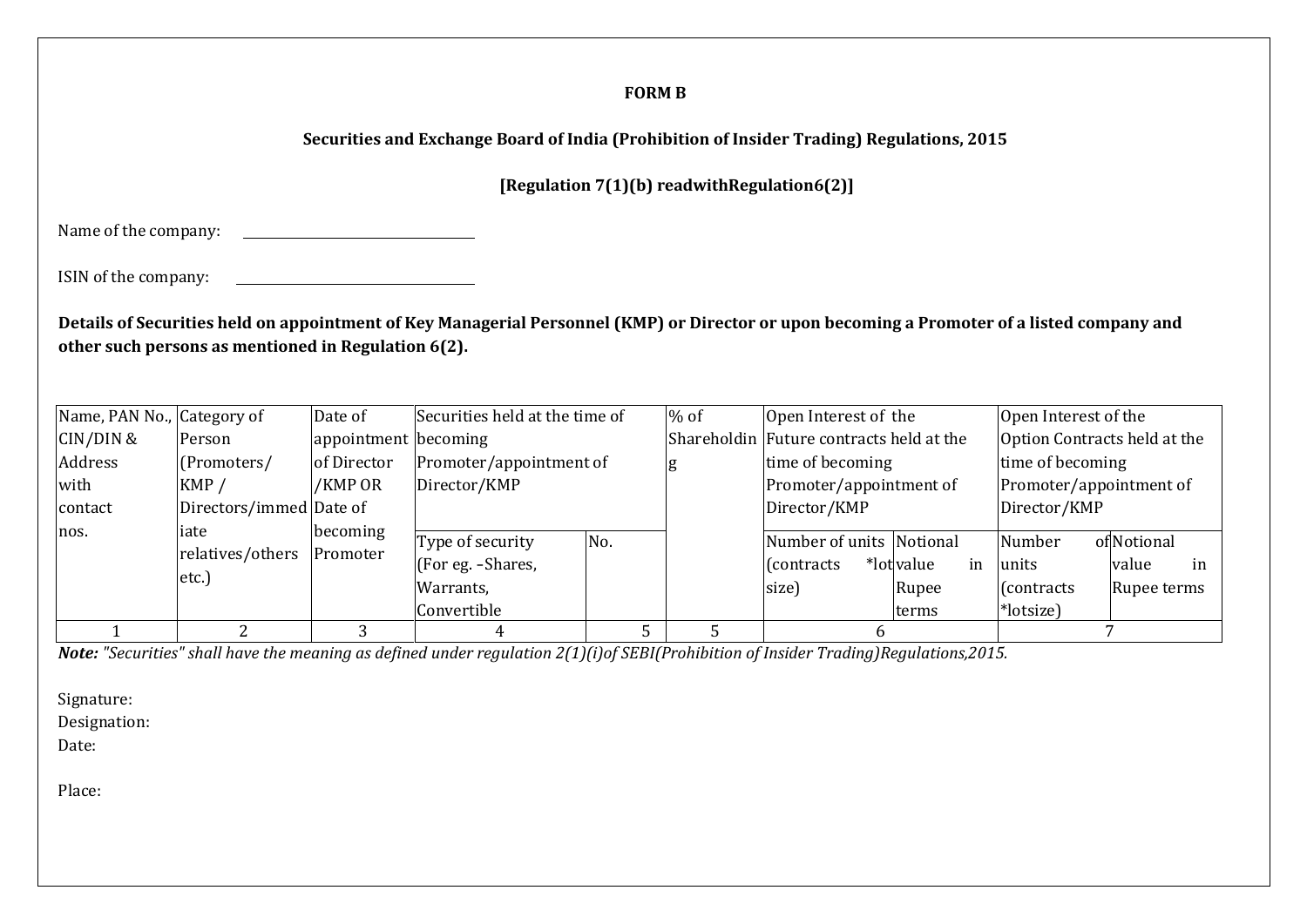### **FORM C**

# **Securities and Exchange Board of India (Prohibition of Insider Trading) Regulations, 2015 [Regulation 7 (2)read with Regulation 6(2)]**

Name of the company:

ISIN of the company: <u> 1989 - Johann Barbara, martin a</u>

<u> 1990 - Johann Barbara, martin a</u>

**Details of change in holding of Securities of Promoter, Employee or Director of a listed company and other such persons as mentioned in Regulation 6(2).**

| Name,      | Catego         | Securities held prior |              | <b>Securities Acquired /Disposed</b> |                |      |                 | Securities Held post |         | Date        | of | <b>Date</b> | of | Mode         | of |
|------------|----------------|-----------------------|--------------|--------------------------------------|----------------|------|-----------------|----------------------|---------|-------------|----|-------------|----|--------------|----|
| <b>PAN</b> | of<br>ry       | acquisition<br>to     |              |                                      |                |      |                 | acquisition/disposal |         | allotment   |    | intimatio   |    | Acquisitio   |    |
| No.,       | Person         | disposal              |              |                                      |                |      |                 |                      |         | advice/     |    | $\mathbf n$ | to | n/disposal   |    |
| CIN/D      | (Promo         |                       |              |                                      |                |      |                 |                      |         | acquisition |    | company     |    | (on          |    |
| IN, $\&$   | ters/          |                       |              |                                      |                |      |                 |                      |         | of          |    |             |    | market/      |    |
| addre      | KMP            |                       |              |                                      |                |      |                 |                      |         | shares/sal  |    |             |    | public       |    |
| SS         | <b>Directo</b> |                       |              |                                      |                |      |                 |                      |         | e of shares |    |             |    | rights/      |    |
| with       | rs/            |                       |              |                                      |                |      |                 |                      |         | specify     |    |             |    | preferenti   |    |
| contac     | <b>Immed</b>   |                       |              |                                      |                |      |                 |                      |         |             |    |             |    | al offer/off |    |
| t nos.     | iate           |                       |              |                                      |                |      |                 |                      |         |             |    |             |    | market/      |    |
|            | relativ        |                       |              |                                      |                |      |                 |                      |         |             |    |             |    | Inter-se     |    |
|            | to/<br>e       |                       |              |                                      |                |      |                 |                      |         |             |    |             |    | Transfer,    |    |
|            | others         |                       |              |                                      |                |      |                 |                      |         |             |    |             |    | ESOP etc.    |    |
|            | etc.)          | Type of               | No. and      | <b>Type of</b>                       | <b>No</b>      | Valu | <b>Transact</b> | <b>Type of</b>       | No and  |             |    |             |    |              |    |
|            |                | security              | $%$ of       | security                             | $\blacksquare$ | e    | ion Type        | security             | $%$ of  |             |    |             |    |              |    |
|            |                | (For eq. –            | <b>Share</b> | (For eq. –                           |                | (in  | (Buy/           | (For eg.-            | Share-  |             |    |             |    |              |    |
|            |                | Shares,               | Holdin       | Shares,                              |                | INR) | Sale/           | Shares,              | holding |             |    |             |    |              |    |
|            |                | Warrants,             | g            | Warrants,                            |                |      | Pledge/         | Warrants,            |         | From        | To |             |    |              |    |
|            |                | Convertibl            |              | Convertible                          |                |      | Revoke/         | Convertibl           |         |             |    |             |    |              |    |
|            |                | e                     |              |                                      |                |      | Invoke)         | e                    |         |             |    |             |    |              |    |